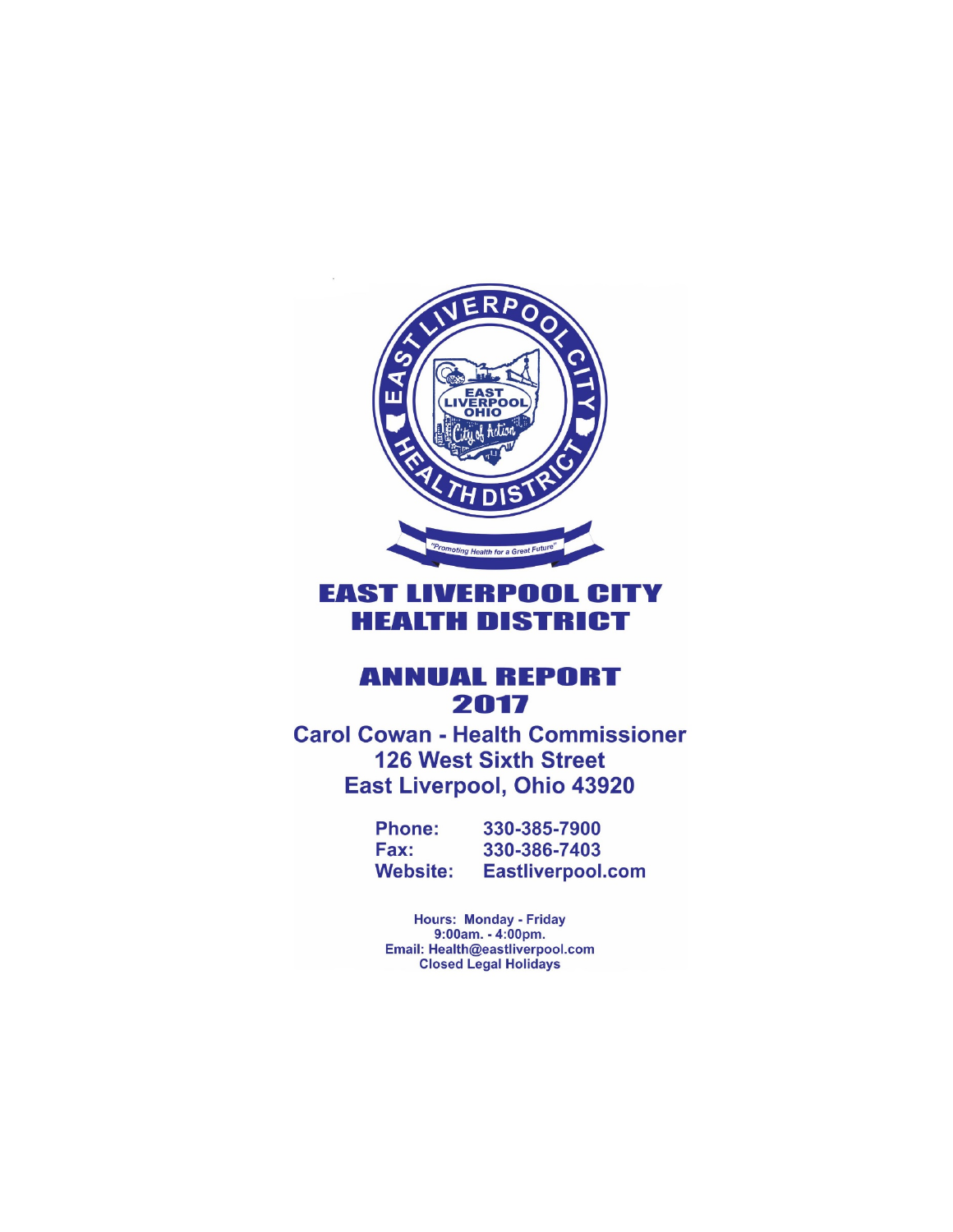# **Mission Statement**

To optimize the quality of life for our citizens by promoting and encouraging personal health and wellness through the provision of providing accessible and essential services, enforcing laws and regulations, and preventative education to our community.

|                             | <b>Health Department Personnel</b> |
|-----------------------------|------------------------------------|
| Carol Cowan, R.D.H., S.I.T. | <b>Health Commissioner</b>         |
| Stephanie Summers, R.N.     | Director of Nursing                |
| Anthony Pasquarella, R.S.   | Director of Environmental Health   |
| Charles Payne III, D.O.     | <b>Medical Director</b>            |
| Shelia Moman                | Registrar                          |
| Lois Boyd                   | Deputy Registrar                   |

# **Members of the Board of Health**

\_\_\_\_\_\_\_\_\_\_\_\_\_\_\_\_\_\_\_\_\_\_\_\_\_\_\_\_\_\_\_\_\_\_\_\_\_\_\_\_\_\_\_\_\_\_\_\_

Mayor Ryan Stovall, President

Carl Covert

Robert Duffy

Sara Bricker

Jeffrey Caldwell, D.M.D.

Amber Ramsey

\_\_\_\_\_\_\_\_\_\_\_\_\_\_\_\_\_\_\_\_\_\_\_\_\_\_\_\_\_\_\_\_\_\_\_\_\_\_\_\_\_\_\_\_\_\_\_

In compliance with section 3707.47 of the Ohio Revised Code, this report is presented to the citizens of the city of East Liverpool, East Liverpool City Council, and the Director of the Ohio Department of Health.

Its purpose is to offer a summary of the activities of the East Liverpool City Health District throughout the calendar year of 2017.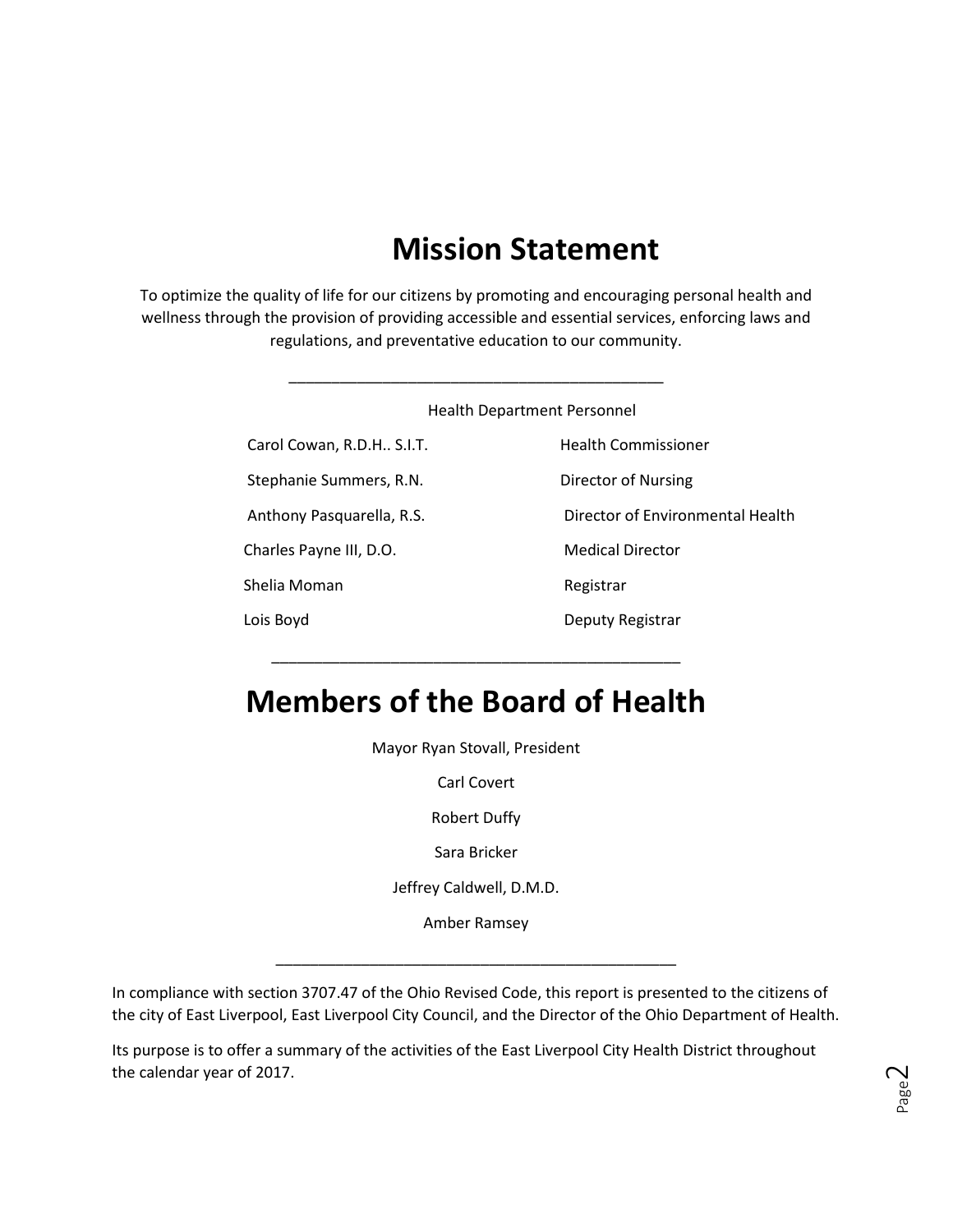# **Table of Contents**

| $5 - 12$  |
|-----------|
|           |
| $13 - 17$ |
|           |
| 18-20     |
|           |
| 21        |
|           |
| $22 - 24$ |
|           |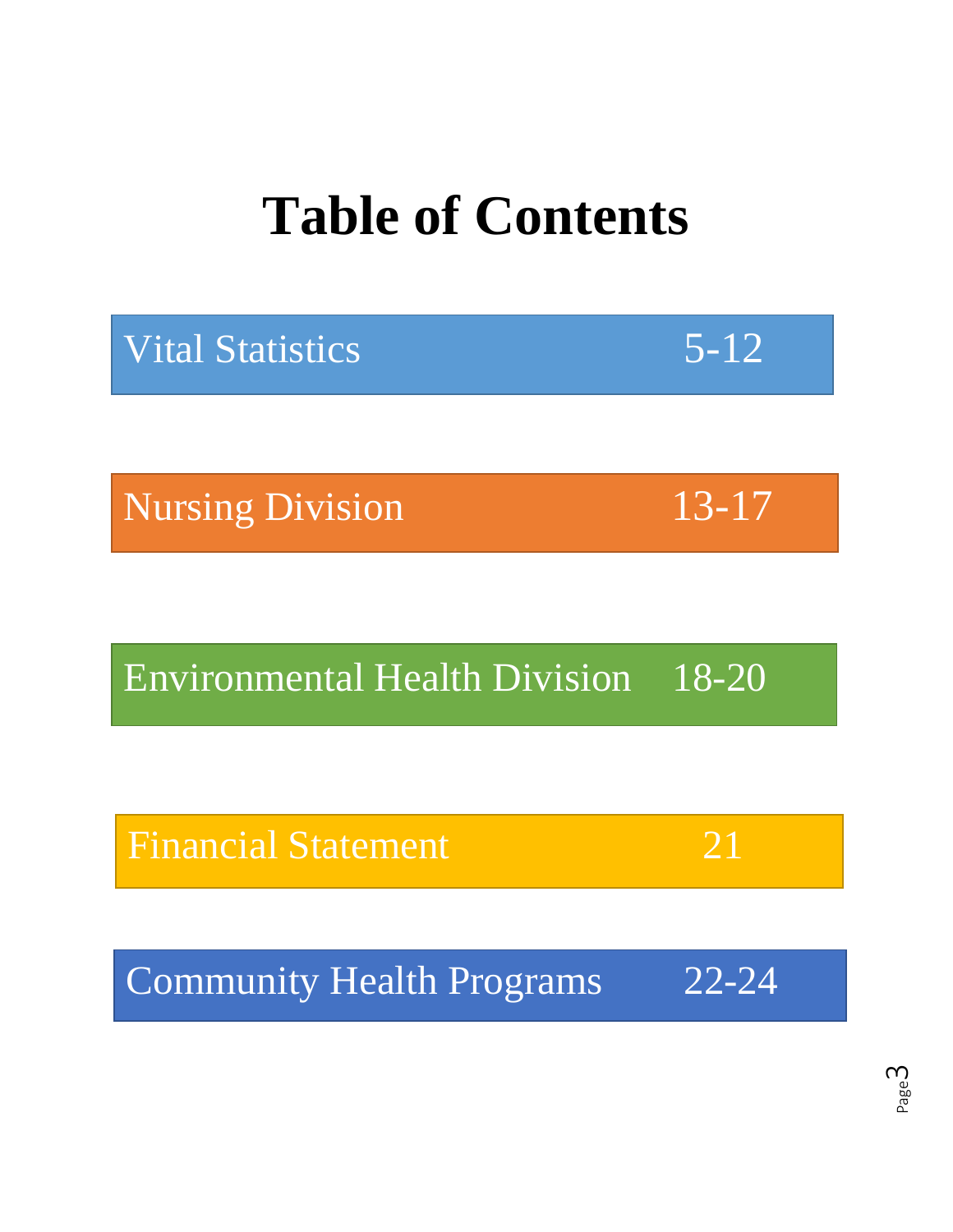# **Health Commissioner's Statement**

During 2017, the East Liverpool City Health District consistently strived to create a healthy and safe community by offering services in our nursing department, environmental health department and by developing programs that promote healthy lifestyles and prevent disease. We work to include and engage individuals from all age groups and diversities. Chronic disease such as heart disease, diabetes, stroke and lung disease are contribute to risk factor relatable to changeable health behaviors; making healthy nutritional choices, increasing physical activity, managing stress, and stopping use of tobacco products. Through awareness, education, and initiatives, we are looking to reduce the risk factors that include obesity, high blood pressure, and tobacco use which lead to chronic disease. We also look to build programs that will contribute to injury prevention such as infant and child car seat safety instructions.

Our vital statistic department serves the community by issuing birth and death certificate amongst other official documents within minutes of request. The nursing department provides immunizations to infants, children, and adults as well as blood pressure screening. The environmental health department oversees the food safety program and addresses environmental health issues such as nuisance complaints, water, and sewage concerns.

We value the community's stakeholders-our schools, healthcare facilities, businesses and citizens-who work with us and contribute their support and resources, both financially and gifts of time, in the collaborative effort cause effective change and produce a positive impact for the will-being for every individual. We also have been fortunate to receive grants that aid us in offering programs for the community.

The East Liverpool city Health District has a dedicated staff who works together to serve our community and is committed to providing quality services and access to care which prevent disease, injury and manage risk factors. We look forward to serving each citizen and encourage them to participate in our local programs and services that we offer.

Respectfully,

Carol Cowan Health Commissioner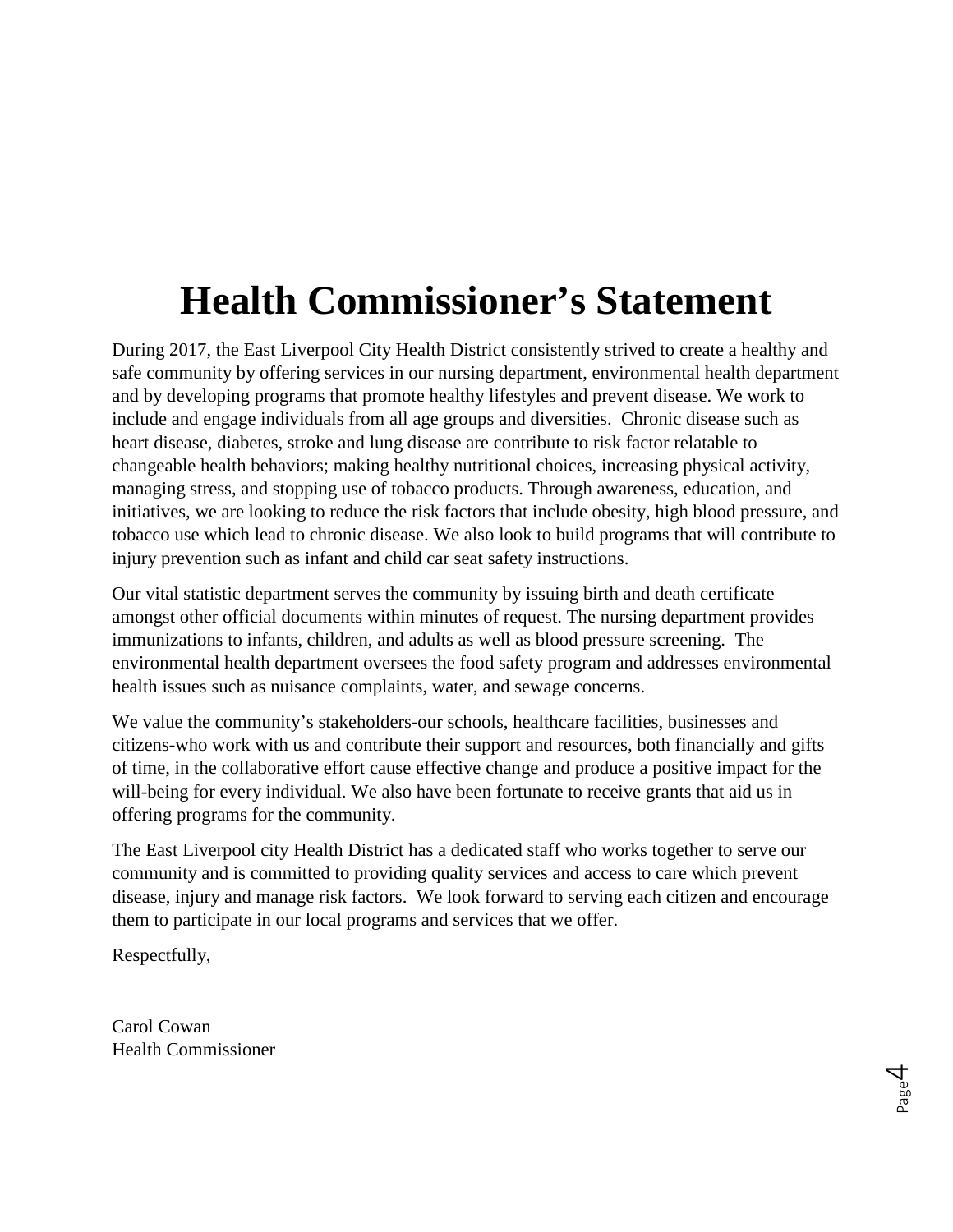The vital statistic division issue certified birth and death records and burial permits providing legal documentation for these events and maintains these records. Such records date back to 1908. The vital statistics decision can now issue certified birth certificates for all births occurring in the State of Ohio. WE process birth and death affidavits, issue medical supplements, process Acknowledgement of Paternity Affidavits for the fathers to establish paternity, and process verification forms from the VA to verify veterans' deaths. The East Liverpool City Health District issued 2339 documents in 2017.

Certified birth certificates has a registrar's raised, embossed, impressed or multicolored seal. The registrar's signature and the date the certificate was filed with the registrar's office. The full names of the applicant's parents must also be included. Vital Statistics staff issues certified copies while customers wait, which is approximately ten minutes.

The cost of a birth or death certificate is \$26.50. We do not accept personal checks. However, payment can be made with money orders, cashier's checks or cash. Also, payments may be paid with a credit/debit card for an additional \$3.00 convenience fee, paid to Municipay. The birth certificate fees are distributed for the following contributions:

\$1.45 per birth record for Domestic Violence Fund which goes towards homeless shelters for women in the State of Ohio.

\$2.91 per birth record for Ohio Children Trust Fund for Prevention of Child Abuse through ODJFS

\$3.00 per birth/death record for Vital Statistics Base Fee

\$5.00 per record for Vital Statistics Technology Fee

\$1.00 per record for a Local Subsidy Fee which is reimbursed back to the health department each quarter

#### **\$13.36 total per certificate reimbursed to the State of Ohio**

This report is published each quarter (January, April, July, and October).

A kiosk is available with a computer equipped with a program for the public to have direct access to birth and death records. The electronic index is designed to supplement Integrated Prenatal health Information System (IPHIS) and electronic death records system (EDRS), birth and death record registration and issuance system. Local health districts using the electronic index will no longer need to retain copies of newly created birth records or update copies of older birth records that have been altered due to affidavit, legal name change, paternity documentation, or court-ordered corrections. Statewide implementation of the Index is the solution to two problems: the need to have an update corrected index available for the public and the tack of organizing paperwork to make updates to locally held copies of birth records.

\_\_\_\_\_\_\_\_\_\_\_\_\_\_\_\_\_\_\_\_\_\_\_\_\_\_\_\_\_\_\_\_\_\_\_\_\_\_\_\_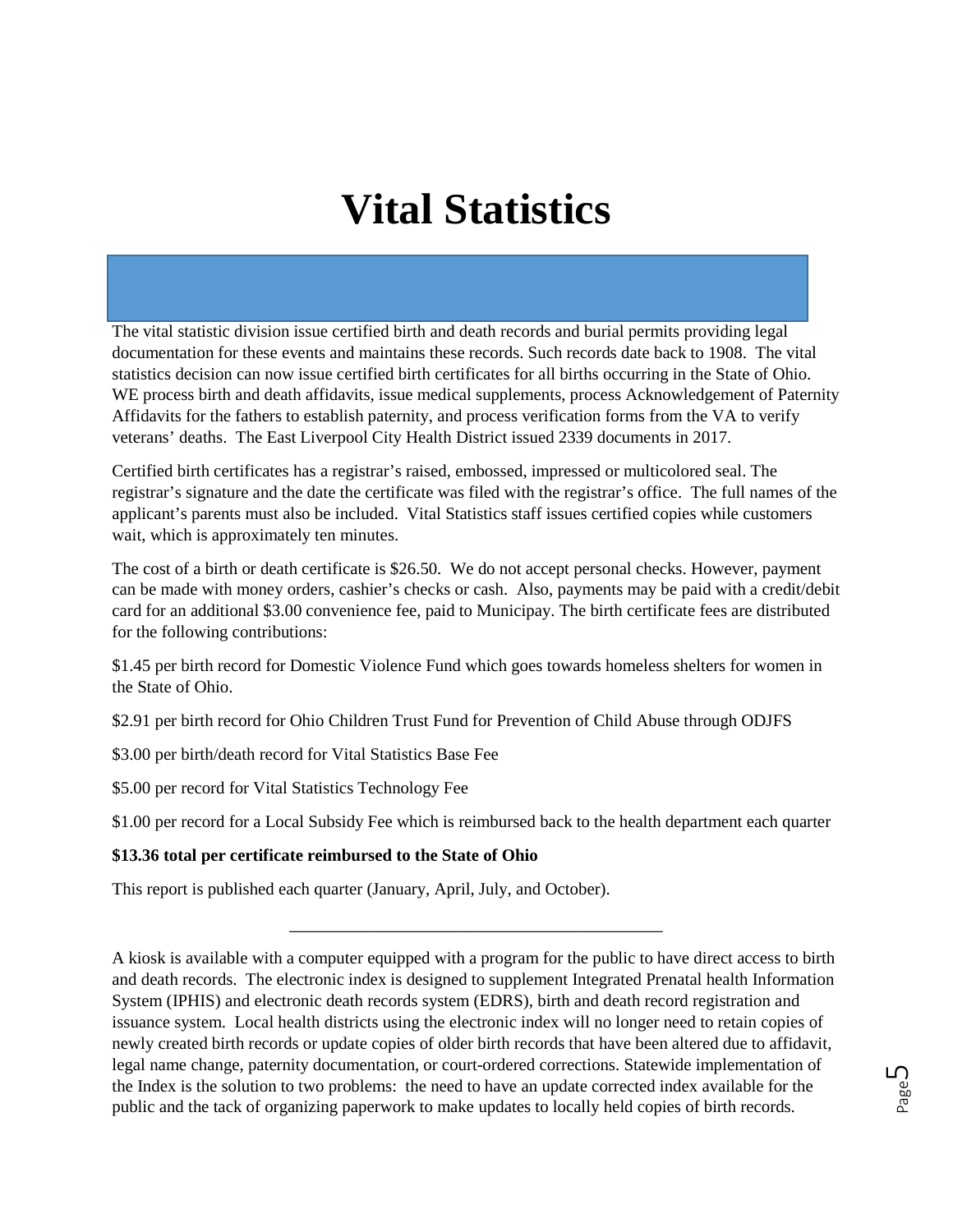# **Certified Death Certificates Issued – 564**

## **Death Certificates Received - 188**

**Male 93**

### **Female 95**

### **Deaths by Month**

| <b>Month</b> | <b>Deaths</b> |
|--------------|---------------|
| January      | 26            |
| February     | 16            |
| March        | 16            |
| April        | 13            |
| May          | 11            |
| June         | 14            |
| July         | 13            |
| August       | 17            |
| September    | 13            |
| October      | 15            |
| November     | 16            |
| December     | 18            |

### **Deaths by Age**

| Age      | $1-10$ | $11 - 20$ | 21-30 | $31 - 40$ | $ 41-50 51-60 61-70$ |    | $ 71-80 $ | $ 81-90 91-$ | 100 | >100 |
|----------|--------|-----------|-------|-----------|----------------------|----|-----------|--------------|-----|------|
| Deaths 0 |        |           | b     |           |                      | 31 | 42        | 56           | ำ1  |      |

| Death Affidavits Issued | Affidavits of Paternity completed by Registrar | - 3 |
|-------------------------|------------------------------------------------|-----|
| <b>Fetal Deaths</b>     | Free Death Certificate for Veteran's Benefits  |     |

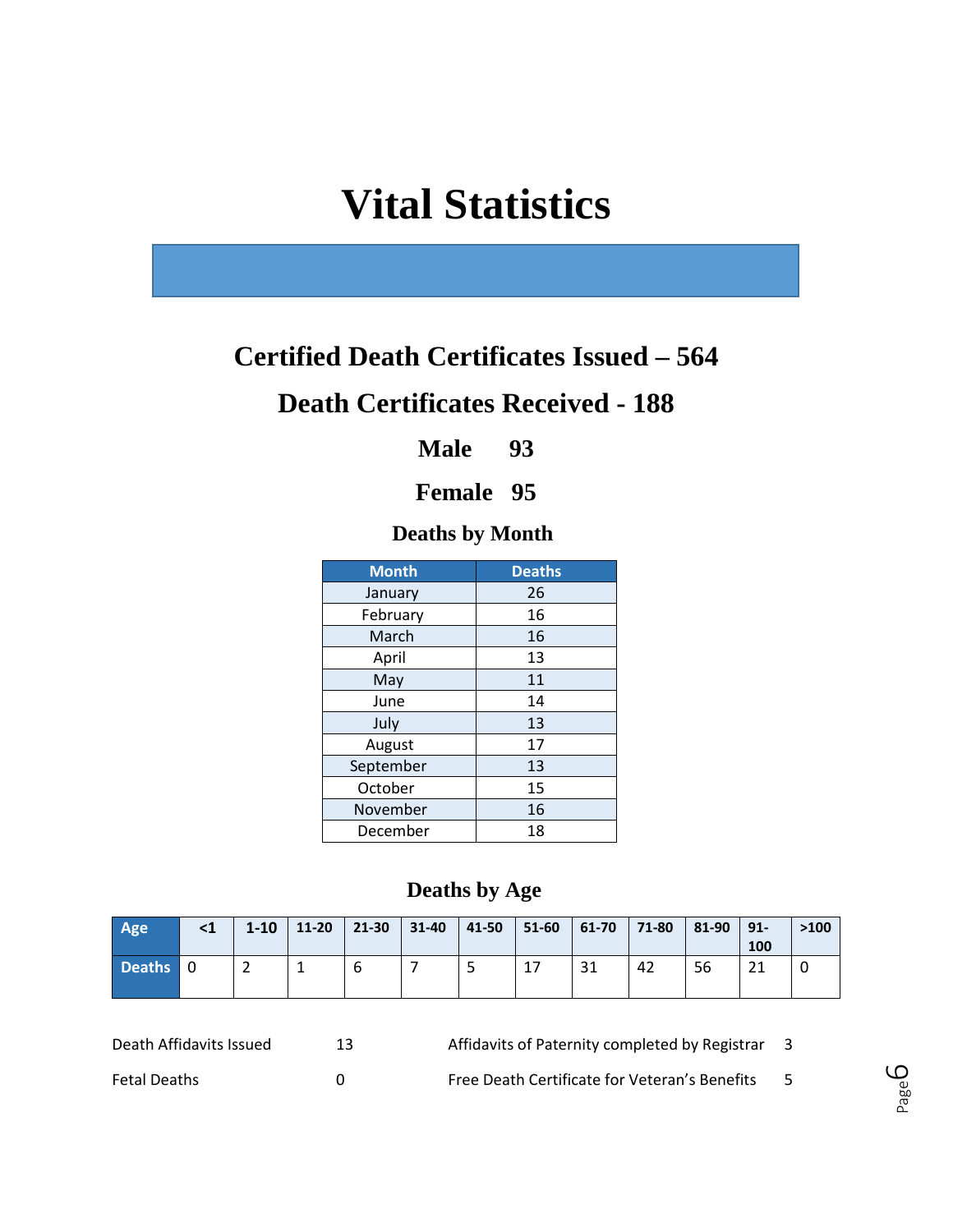| Medical Supplements Issued |      | Birth Certificate Issued   | 1,146 |
|----------------------------|------|----------------------------|-------|
| Burial Permits Issued      | 278. | <b>Burial Permits Sold</b> | 258   |

|                                   |                         | <b>Causes of Death</b>         |                |
|-----------------------------------|-------------------------|--------------------------------|----------------|
| <b>HEART</b>                      | 60                      | <b>SEPSIS</b>                  | 24             |
| <b>Myocardial Infarction</b>      | 37                      |                                |                |
| <b>Cardiac Dysrhythmia</b>        | $\overline{\mathbf{4}}$ | <b>DEMENTIA</b>                | 7              |
| <b>Arteriosclerotic HD</b>        | $\overline{\mathbf{4}}$ |                                |                |
| <b>Congestive Failure</b>         | 8                       | <b>DRUG</b>                    | 15             |
| <b>Intracoronary Thrombosis 7</b> |                         |                                |                |
| <b>CANCER</b>                     | <u>22</u>               | <b>PULMONARY</b>               | 32             |
| Lung                              | 6                       | Pneumonia                      | 12             |
| <b>Pancreatic</b>                 | 1                       | <b>Chronic Obstructive</b>     | 11             |
| <b>Breast</b>                     | $\overline{2}$          | <b>Respiratory Failure</b>     | 6              |
| <b>Prostate</b>                   | $\mathbf{1}$            | <b>Emphysema</b>               | $\overline{2}$ |
| <b>Liver</b>                      | $\boldsymbol{2}$        | <b>Obs. Chronic Bronchitis</b> | 1              |
| <b>Colon</b>                      | $\boldsymbol{2}$        |                                |                |
| <b>Bladder</b>                    | $\boldsymbol{2}$        | <b>SUICIDE</b>                 | $\overline{2}$ |
| <b>Uterine</b>                    | $\mathbf{1}$            | <b>Gunshot</b>                 | $\overline{2}$ |
| Ovarian                           | $\mathbf{1}$            |                                |                |
| Oral                              | $\mathbf{1}$            | <b>RENAL FAILURE</b>           | $\overline{2}$ |
| <b>Abdominal</b>                  | $\mathbf{1}$            | <b>PARKINSONS</b>              | $\mathbf{1}$   |
| <b>Esophageal</b>                 | $\mathbf{1}$            |                                |                |
| <b>Rectal</b>                     | $\mathbf{1}$            | <b>OTHERS</b>                  | 19             |
| <b>VASCUALAR</b>                  | $\overline{\mathbf{4}}$ |                                |                |

Page  $\overline{\phantom{a}}$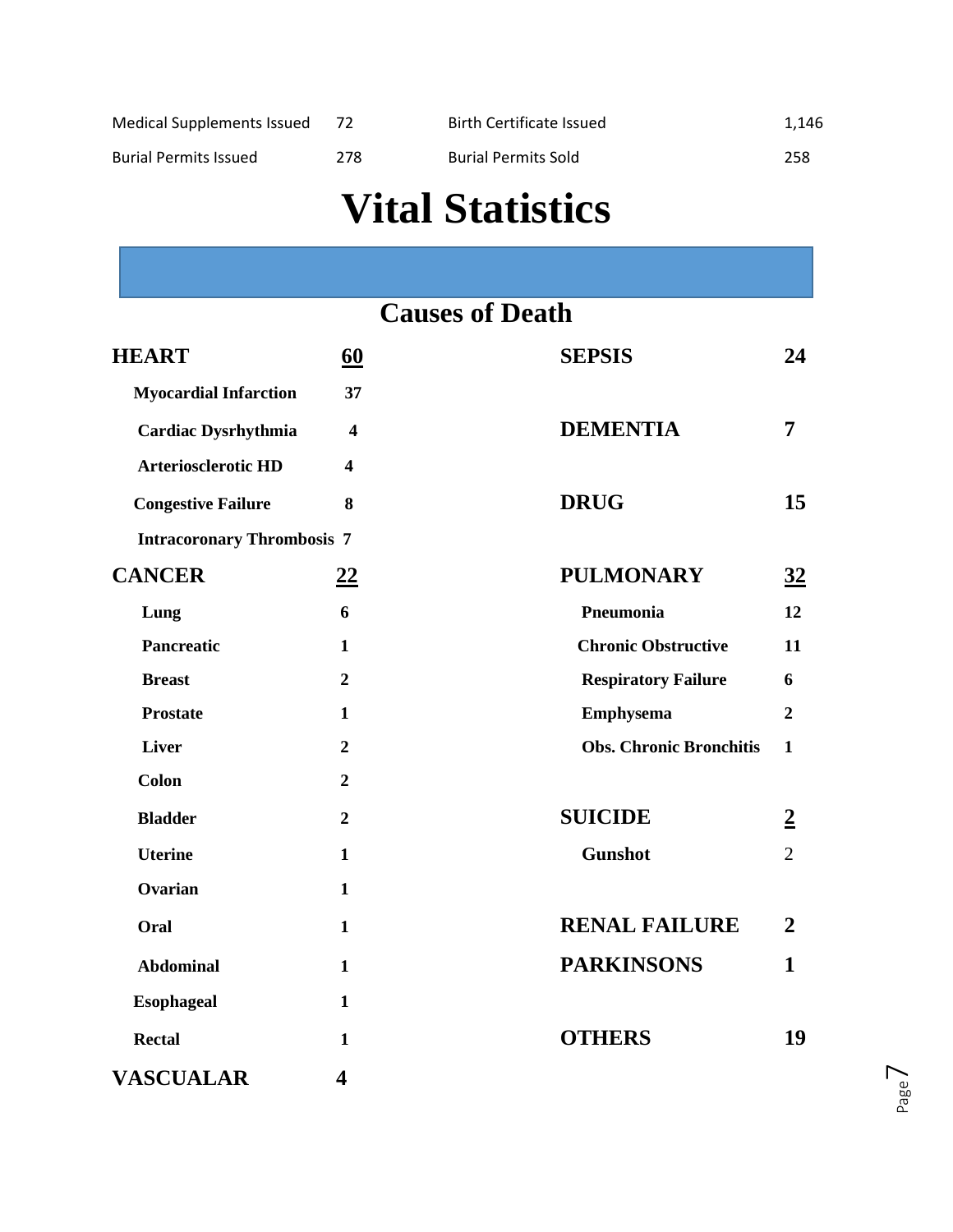# **Total = 188**

# **Vital Statistics**

| Age          | <b>White Male</b> | <b>Non-white</b><br><b>Male</b> | <b>White</b><br><b>Female</b> | <b>Non-white</b><br><b>Female</b> | <b>Total</b>     |
|--------------|-------------------|---------------------------------|-------------------------------|-----------------------------------|------------------|
| $\leq$ 1     | $\Omega$          |                                 |                               |                                   | $\boldsymbol{0}$ |
| $1 - 10$     |                   |                                 |                               |                                   | $\overline{2}$   |
| $11 - 20$    | $\overline{2}$    |                                 | 0                             | ( )                               | $\overline{2}$   |
| $21 - 30$    |                   |                                 | $\overline{2}$                |                                   | 6                |
| $31 - 40$    | 6                 |                                 |                               | ( )                               | 7                |
| $41 - 50$    | 3                 |                                 |                               |                                   | 5                |
| $51 - 60$    | 8                 |                                 | 9                             | $\mathbf{\mathcal{L}}$            | 17               |
| 61-70        | 17                |                                 | 12                            |                                   | 30               |
| 71-80        | 20                |                                 | 21                            | ( )                               | 42               |
| 81-90        | 24                |                                 | 30                            |                                   | 56               |
| 91-100       | 4                 |                                 | 17                            | $\mathcal{O}(\mathcal{A})$        | 21               |
| >100         |                   |                                 |                               |                                   | 0                |
| <b>TOTAL</b> | 89                |                                 | 94                            |                                   | 188              |

## **Deaths According to Age = 188**

### **HEART DISEASE TOTAL = 61**

| Age       | <b>White Male</b> | <b>Non-white</b><br><b>Male</b> | <b>White</b><br><b>Female</b> | <b>Non-white</b><br><b>Female</b> | <b>Total</b>   |
|-----------|-------------------|---------------------------------|-------------------------------|-----------------------------------|----------------|
| $\leq$ 1  |                   |                                 |                               |                                   |                |
| $1-10$    |                   |                                 |                               |                                   |                |
| $11-20$   |                   |                                 |                               |                                   |                |
| $21 - 30$ |                   |                                 |                               |                                   |                |
| $31 - 40$ | $\overline{2}$    |                                 |                               |                                   | $\overline{2}$ |
| $41 - 50$ |                   |                                 |                               |                                   |                |
| 51-60     | 3                 |                                 | $\overline{2}$                |                                   |                |
| 61-70     |                   |                                 | ჩ                             |                                   | 12             |
| 71-80     | 9                 |                                 |                               |                                   | 14             |
| 81-90     | 8                 |                                 |                               |                                   | 19             |
| 91-100    | $\overline{2}$    |                                 | 3                             |                                   | 5              |
| >100      |                   |                                 |                               |                                   |                |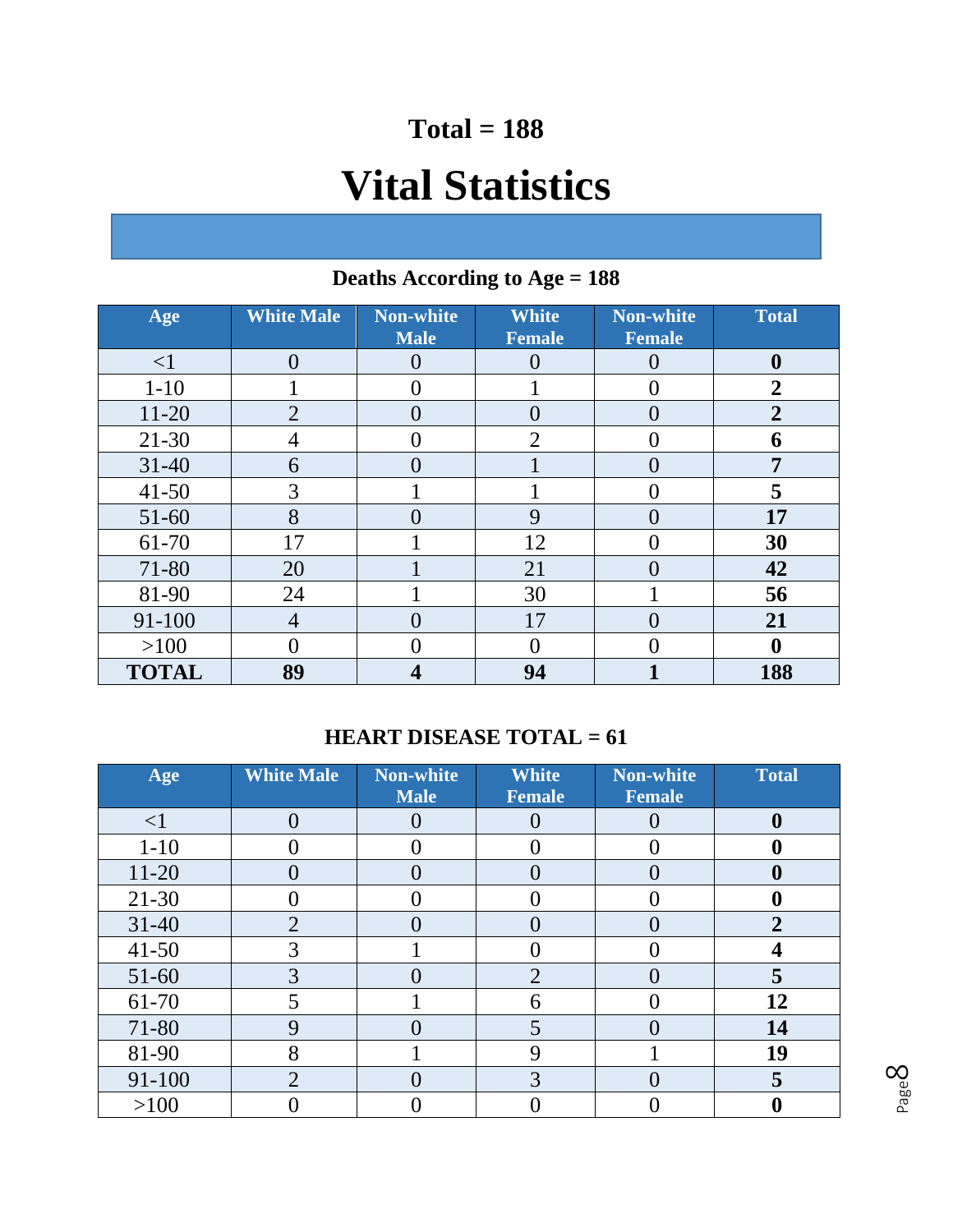| <b>TOTAL</b>            |  |  |  |  |  |  |  |
|-------------------------|--|--|--|--|--|--|--|
| <b>Vital Statistics</b> |  |  |  |  |  |  |  |
|                         |  |  |  |  |  |  |  |

### **CANCER TOTAL = 22**

| Age          | <b>White Male</b> | <b>Non-white</b><br><b>Male</b> | <b>White</b><br><b>Female</b> | <b>Non-white</b><br><b>Female</b> | <b>Total</b> |
|--------------|-------------------|---------------------------------|-------------------------------|-----------------------------------|--------------|
| $\leq$ 1     |                   |                                 |                               |                                   |              |
| $1 - 10$     |                   |                                 |                               |                                   |              |
| $11 - 20$    |                   |                                 |                               |                                   |              |
| $21 - 30$    |                   |                                 |                               |                                   |              |
| $31 - 40$    |                   |                                 |                               |                                   |              |
| $41 - 50$    |                   |                                 |                               |                                   |              |
| 51-60        | $\overline{2}$    |                                 |                               |                                   | 3            |
| 61-70        |                   |                                 |                               |                                   | 5            |
| 71-80        | 3                 |                                 | $\overline{2}$                |                                   | 5            |
| 81-90        | 3                 |                                 | 6                             |                                   | q            |
| 91-100       |                   |                                 |                               |                                   |              |
| $>100$       |                   |                                 |                               |                                   |              |
| <b>TOTAL</b> | 9                 |                                 | 12                            |                                   | 22           |

## **PULMONARY DISEASE TOTAL= 32**

| Age          | <b>White Male</b>          | <b>Non-white</b><br><b>Male</b> | <b>White</b><br><b>Female</b> | <b>Non-white</b><br><b>Female</b> | <b>Total</b> |
|--------------|----------------------------|---------------------------------|-------------------------------|-----------------------------------|--------------|
| $\leq$ 1     | $\Omega$                   |                                 |                               |                                   | 0            |
| $1 - 10$     |                            |                                 |                               |                                   |              |
| $11 - 20$    | ( )                        |                                 |                               |                                   | O            |
| $21 - 30$    |                            |                                 |                               |                                   |              |
| $31 - 40$    | ( )                        |                                 |                               |                                   | O            |
| $41 - 50$    |                            |                                 |                               |                                   |              |
| $51 - 60$    | $\mathcal{O}(\mathcal{O})$ |                                 |                               |                                   |              |
| 61-70        | 3                          |                                 | $\overline{2}$                |                                   | 5            |
| 71-80        | 5                          |                                 | 4                             |                                   | 9            |
| 81-90        | 6                          |                                 | 6                             |                                   | 12           |
| 91-100       |                            |                                 |                               |                                   | 4            |
| >100         |                            |                                 |                               |                                   |              |
| <b>TOTAL</b> | 15                         |                                 | 17                            |                                   | 32           |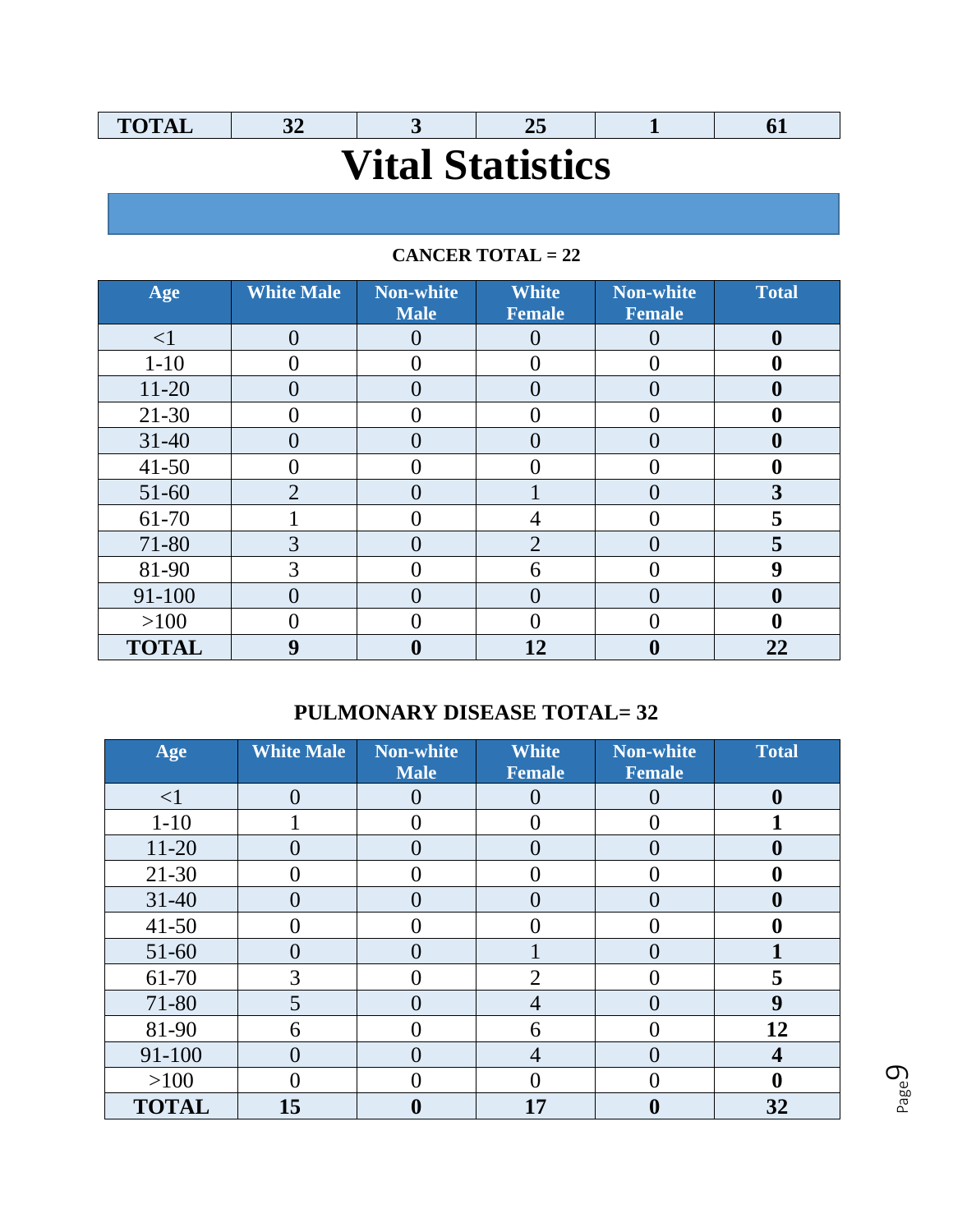| Age          | <b>White Male</b> | Non-white<br><b>Male</b> | <b>White</b><br><b>Female</b> | <b>Non-white</b><br><b>Female</b> | <b>Total</b>     |
|--------------|-------------------|--------------------------|-------------------------------|-----------------------------------|------------------|
| $\leq$ 1     | 0                 | $\mathcal{O}$            |                               |                                   | $\boldsymbol{0}$ |
| $1 - 10$     |                   |                          |                               |                                   | 0                |
| $11 - 20$    | 0                 | $\mathcal{O}$            |                               |                                   | 0                |
| 21-30        | $\overline{2}$    |                          |                               |                                   | $\boldsymbol{2}$ |
| 31-40        | $\left( \right)$  | 0                        |                               |                                   | $\boldsymbol{0}$ |
| 41-50        |                   |                          |                               |                                   | 0                |
| 51-60        | 0                 |                          |                               |                                   | 0                |
| 61-70        |                   |                          |                               |                                   | 0                |
| 71-80        | 0                 |                          |                               |                                   | 0                |
| 81-90        |                   |                          |                               |                                   | O                |
| 91-100       | ( )               |                          |                               |                                   | $\mathbf 0$      |
| $>100$       |                   |                          |                               |                                   | 0                |
| <b>TOTAL</b> | $\overline{2}$    |                          |                               |                                   | 2                |

### **SUICIDE TOTAL = 2**

### **DRUG OVERDOSE TOTAL = 15**

| Age          | <b>White Male</b> | Non-white<br><b>Male</b> | <b>White</b><br><b>Female</b> | <b>Non-white</b><br><b>Female</b> | <b>Total</b>     |
|--------------|-------------------|--------------------------|-------------------------------|-----------------------------------|------------------|
| $\leq$ 1     | 0                 |                          |                               |                                   | $\boldsymbol{0}$ |
| $1-10$       | 0                 | $\left( \right)$         |                               |                                   | $\mathbf 0$      |
| $11 - 20$    | 0                 | 0                        | $\overline{2}$                | 0                                 | 2                |
| 21-30        | $\overline{2}$    |                          |                               |                                   | 2                |
| 31-40        | 4                 |                          |                               | 0                                 | 6                |
| 41-50        | 0                 |                          |                               |                                   | 0                |
| 51-60        | $\overline{2}$    | $\mathcal{O}$            | 3                             | ( )                               | 5                |
| 61-70        | 0                 |                          |                               |                                   | 0                |
| 71-80        | 0                 | $\mathcal{O}$            |                               | ( )                               | $\boldsymbol{0}$ |
| 81-90        |                   |                          |                               |                                   | $\mathbf 0$      |
| 91-100       | $\mathcal{O}$     | $\mathcal{O}$            | ( )                           | $\mathbf{\Omega}$                 | $\mathbf 0$      |
| $>100$       |                   |                          |                               |                                   | 0                |
| <b>TOTAL</b> | 8                 |                          | 6                             |                                   | 15               |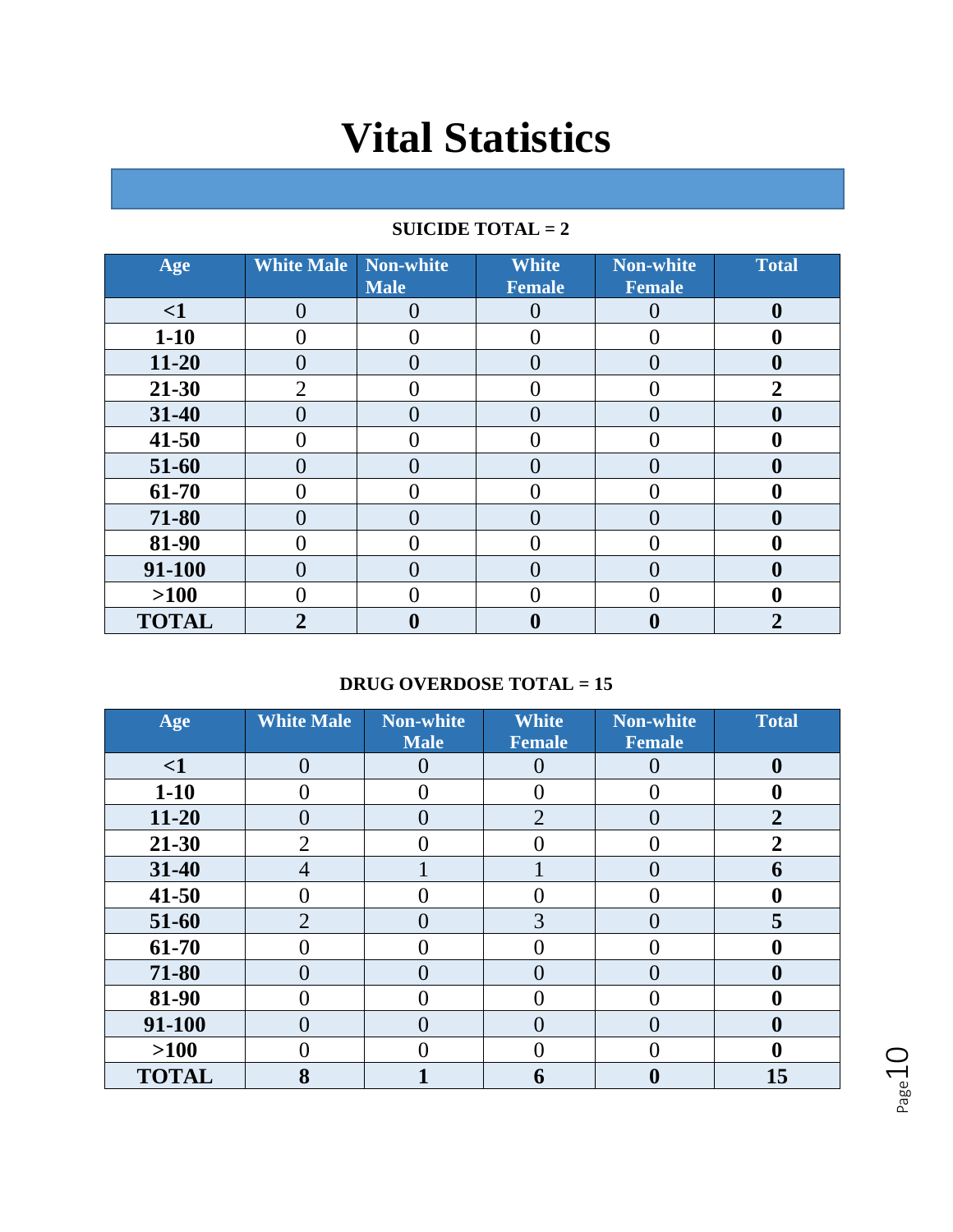| Age          | <b>White Male</b> | <b>Non-white</b><br><b>Male</b> | <b>White</b><br><b>Female</b> | <b>Non-white</b><br><b>Female</b> | <b>Total</b> |
|--------------|-------------------|---------------------------------|-------------------------------|-----------------------------------|--------------|
| $\leq$ 1     | 0                 |                                 |                               |                                   | 0            |
| $1 - 10$     |                   | ( )                             |                               |                                   |              |
| $11 - 20$    |                   | 0                               |                               |                                   |              |
| 21-30        |                   |                                 |                               |                                   |              |
| 31-40        |                   | $\left( \right)$                |                               |                                   |              |
| $41 - 50$    |                   |                                 |                               |                                   |              |
| 51-60        |                   | O                               |                               |                                   |              |
| 61-70        | $\overline{2}$    |                                 |                               |                                   | 3            |
| 71-80        |                   |                                 |                               |                                   |              |
| 81-90        |                   |                                 |                               |                                   |              |
| 91-100       |                   | O                               |                               |                                   |              |
| $>100$       |                   |                                 |                               |                                   |              |
| <b>TOTAL</b> |                   | U                               |                               |                                   |              |

### **VASCULAR DISEASE TOTAL = 4**

**OTHER = 52**

| Age          | <b>White Male</b> | <b>Non-white</b> | <b>White</b>   | <b>Non-white</b> | <b>Total</b>     |
|--------------|-------------------|------------------|----------------|------------------|------------------|
|              |                   | <b>Male</b>      | <b>Female</b>  | <b>Female</b>    |                  |
| $\leq$ 1     | 0                 |                  |                |                  | $\boldsymbol{0}$ |
| $1-10$       | ( )               | $\left( \right)$ |                | 0                |                  |
| $11 - 20$    | 0                 | $\Omega$         |                | $\mathcal{O}$    | 0                |
| 21-30        | ( )               |                  |                | 0                | $\boldsymbol{0}$ |
| 31-40        | 0                 |                  |                | ()               | $\boldsymbol{0}$ |
| 41-50        |                   |                  |                |                  | $\overline{2}$   |
| 51-60        |                   |                  | $\overline{2}$ | 0                | 3                |
| 61-70        | 3                 | $\left($         | 3              | $\theta$         | 6                |
| 71-80        | $\overline{4}$    |                  | 9              | $\left( \right)$ | 13               |
| 81-90        | 7                 | $\left($         | 9              | 0                | 16               |
| 91-100       |                   | $\Omega$         | 10             | $\Omega$         | 11               |
| $>100$       | 0                 |                  | $\mathcal{O}$  | ( )              | $\boldsymbol{0}$ |
| <b>TOTAL</b> | 17                |                  | 35             | 0                | 52               |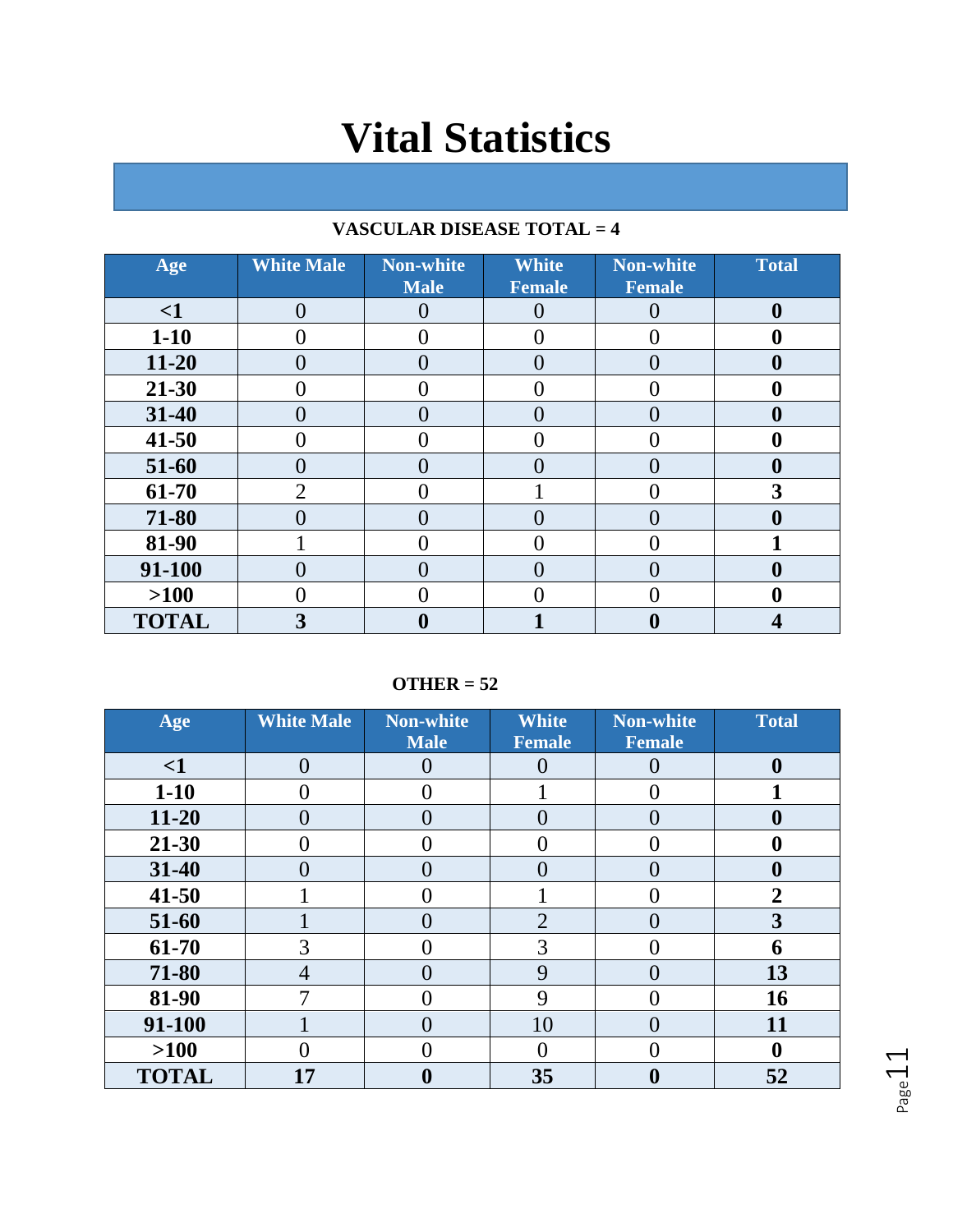**Smoking contributed to cause of death on 23 death certificates.**

**Many deaths certificates are marked "unknown" for smoking as a contributing factor.**

**5 out of 6 lung cancer deaths sere smokers. That is 83%.**

**Lung cancer deaths city of residence: Lung Cancer- Total 6 1-Wellsville 2-East Liverpool City Limits 3-Chester**

Page1.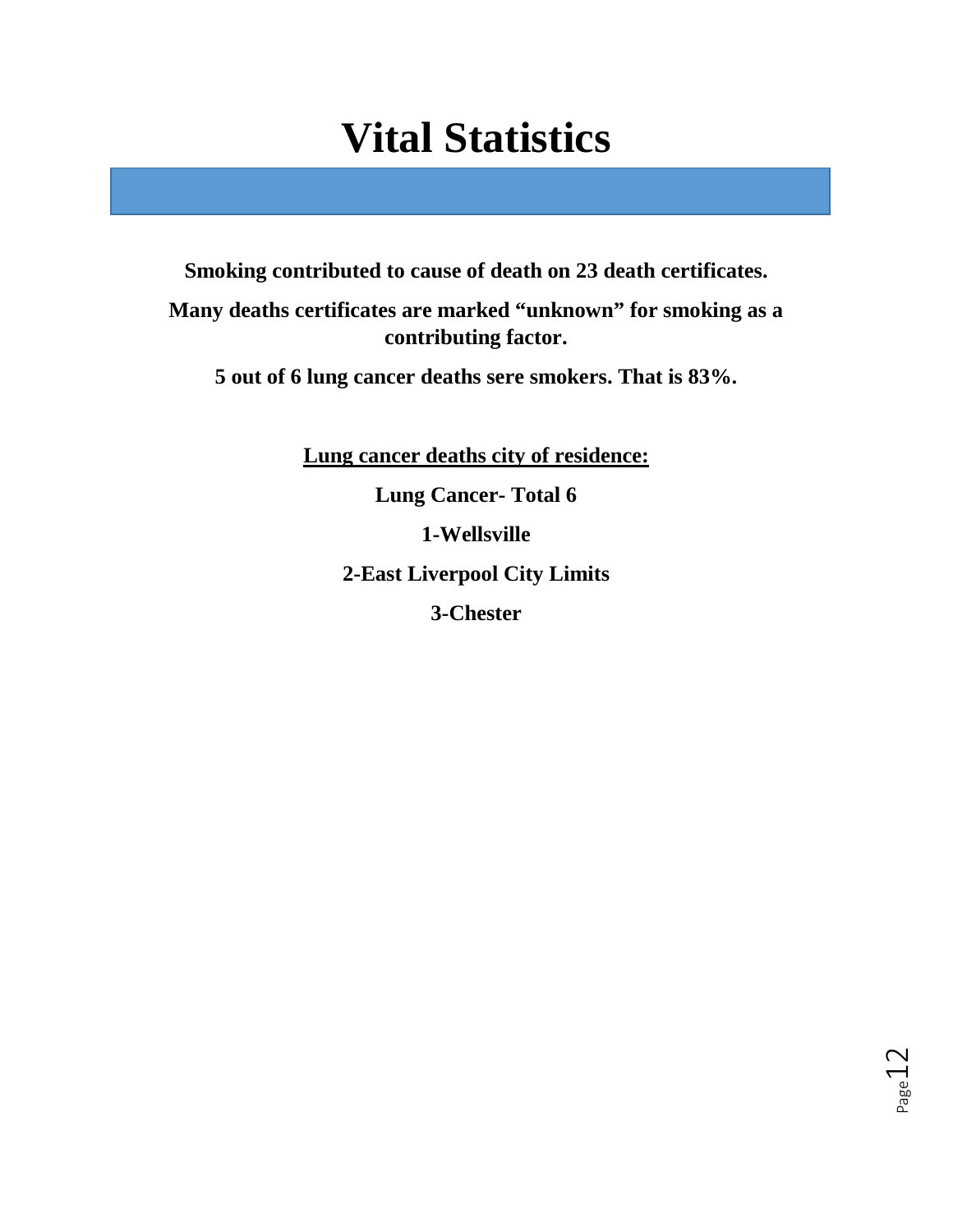Stephanie Summers, RN, manages the nursing division administering child and adult immunizations, holding flu clinics in the community, monitoring communicable diseases and investigating cases. With over 47 reportable infectious diseases, keeping track of disease statistics, monitoring and investigating cares is critical in avoiding possible outbreaks.

Vaccines initiate a person's immune system which produces antibodies against the disease and protects the individual from being susceptible to the potentially deadly disease.

We utilize the Ohio Impact Statewide Immunization System (SIIS) which provides a centralize data base to retain vaccination records available to registered health care providers and school nurses.

We participate in the Ohio Department of Health Vaccine for Children (VFC) Program to raise Ohio's immunization rates. This is a federally funded program that provides vaccines at no cost to the public and private health care providers who enroll and agree to immunize eligible children in the clinic.

We also participate with VaxCare, a private vaccine company that supplies vaccines for people with private insurance or no insurance.

\_\_\_\_\_\_\_\_\_\_\_\_\_\_\_\_\_\_\_\_\_\_\_\_\_\_\_\_\_\_\_\_\_\_\_\_\_\_\_\_\_\_\_\_\_\_

### **Medical Director**

Charles Payne III, D.O. is the medical director appointed by the Board of Health. Dr. Payne graduated from the Lake Erie College of Osteopathic Medicine in 2006 and did his residency at St. John Medical Center in Westlake, Ohio. Board certified in internal medicine and emergency medicine, he practices an emergency room physician, medical director of the emergency department, and an internal medicine hospitalist at East Liverpool City Hospital.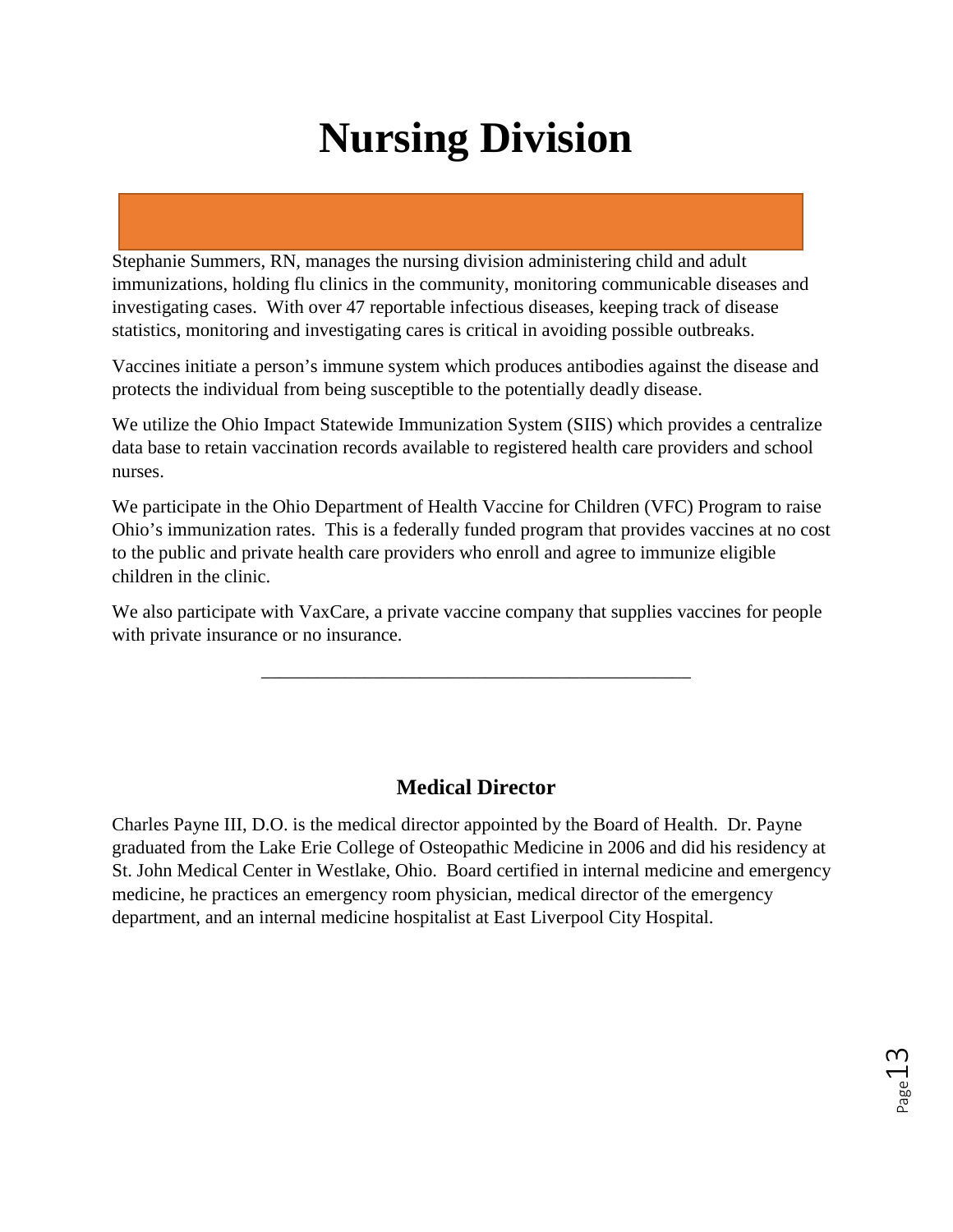### **IMMUNIZATION PROGRAM-VFC**

**Children Vaccinated = 80 Adults Vaccinated = 6**

### **Children Vaccines Administered**

| <b>Vaccines</b> | # of Vaccines<br><b>Admin. Children</b> |
|-----------------|-----------------------------------------|
| <b>DTaP</b>     | 10                                      |
| Gardasil        | 21                                      |
| Hep A           | 26                                      |
| Hep B           | $\overline{2}$                          |
| <b>HIB</b>      | 18                                      |
| Influenza       | 26                                      |
| <b>IPV</b>      | $\overline{4}$                          |
| Kinrix          | 10                                      |
| <b>MMR</b>      | 19                                      |
| Menveo          | 29                                      |
| Pediarix        | 10                                      |
| Prevnar         | 16                                      |
| Rotvirus        | 7                                       |
| Tdap            | 9                                       |
| Varicella       | 18                                      |
| Men B           | 12                                      |
| <b>TOTAL</b>    | 237                                     |

### **Adult Vaccines Administered # of Adults Receiving Flu**

# **Vaccination by Age**

| <b>Vaccines</b> | # of Vaccines | <b>Vaccines</b> | # of Adults |
|-----------------|---------------|-----------------|-------------|
|                 |               | 19-24           |             |
| Influenza       |               | $25 - 44$       |             |
| <b>MMR</b>      |               | $45 - 64$       |             |
| Tdap            |               | $65+$           |             |
| <b>TOTAL</b>    |               | <b>TOTAL</b>    |             |

Page 14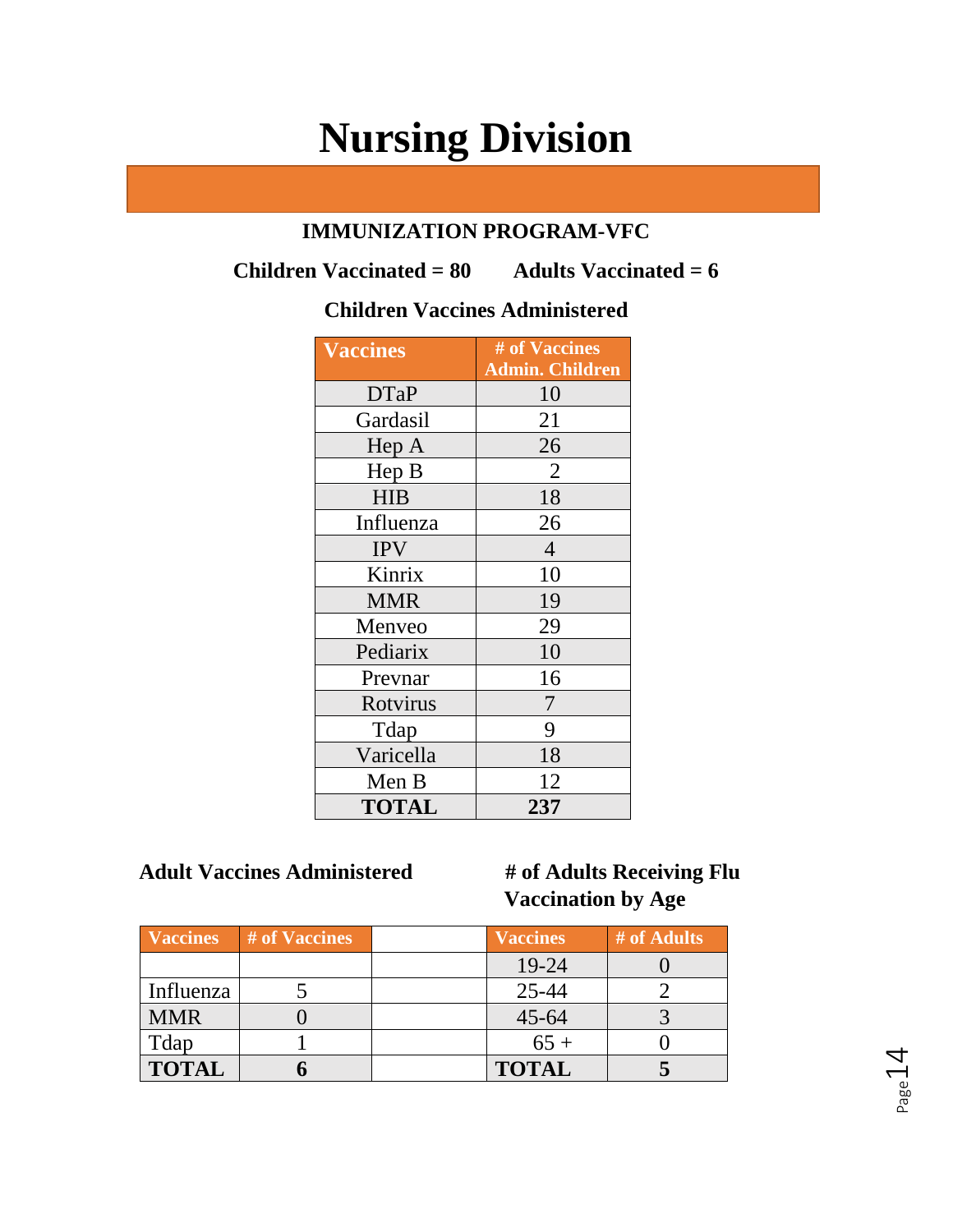### **IMMUNIZATION PROGRAM- VaxCare**

**Children Vaccinated = 29 Adults Vaccinated = 24**

### **Children Vaccines Administered**

| <b>Vaccines</b> | # of Vaccines<br><b>Admin. Children</b> |
|-----------------|-----------------------------------------|
| <b>DTaP</b>     | 2                                       |
| Gardasil        | 8                                       |
| Hep A           | 8                                       |
| Hep B           | $\overline{0}$                          |
| <b>HIB</b>      | $\overline{0}$                          |
| Influenza       | 5                                       |
| <b>IPV</b>      | 3                                       |
| Kinrix          | 0                                       |
| <b>MMR</b>      | 1                                       |
| Menveo          | 20                                      |
| Pediarix        | 0                                       |
| Prevnar         | $\overline{2}$                          |
| Rotvirus        | $\overline{0}$                          |
| Tdap            | 4                                       |
| Varicella       | 5                                       |
| <b>TOTAL</b>    | 58                                      |

 **Adult Vaccines Administered # of Adults receiving Flu Vaccinations Age**

| Vaccines     | # of Vaccines | <b>Vaccines</b> | # of Adults |
|--------------|---------------|-----------------|-------------|
| Influenza    | 8             | 19-24           |             |
| <b>MMR</b>   |               | 25-44           |             |
| Tdap         | 10            | 45-64           |             |
| Hep A        |               | $65 +$          |             |
| Hep B        | 5             |                 |             |
| <b>PCV</b>   |               |                 |             |
| Varicella    |               |                 |             |
| Zostavax     |               |                 |             |
| <b>TOTAL</b> | 34            | <b>TOTAL</b>    | $\mathbf Q$ |

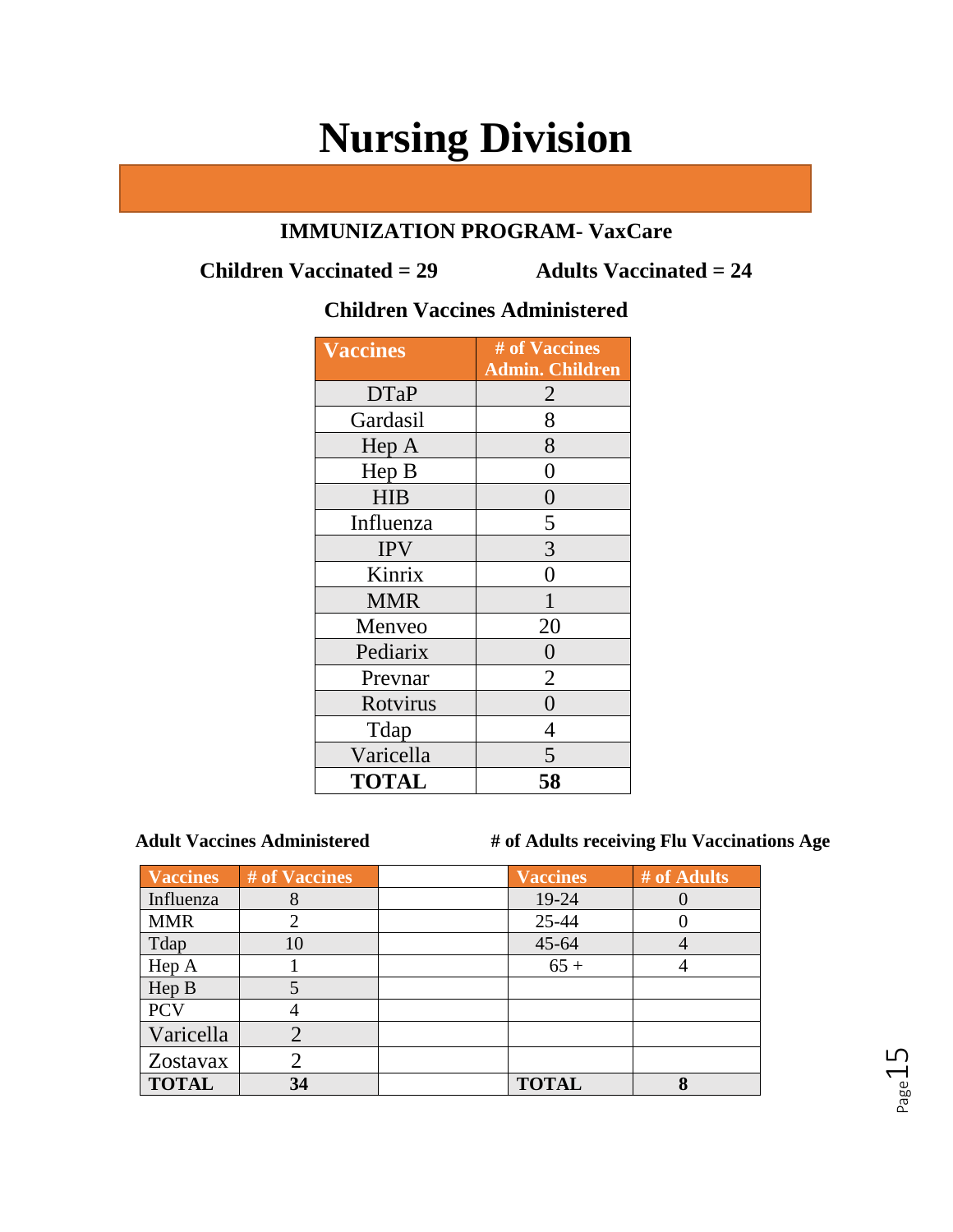### **Communicable Disease Surveillance**

| Chlamydia                    | 52                |
|------------------------------|-------------------|
| Flu Confirmed                | 4                 |
| Gonorrhea                    | 11                |
| Hepatitis C                  | 14                |
| <b>Lyme Disease</b>          | $\overline{2}$    |
| <b>Mycobacterial Disease</b> | ∩                 |
| (other than tuberculosis)    |                   |
| Streptococcus Pneumonia      | $\overline{2}$    |
| (Invasive Disease ISP)       |                   |
| <b>Legionnaires Disease</b>  | 0                 |
| Salmonellosis                |                   |
| Hepatitis B                  | 3                 |
| Leptospirosis                | $\Omega$          |
| <b>Streptococcal Disease</b> | 0                 |
| Group A Invasive             | $\mathcal{O}$     |
| Listeriosis                  | 0                 |
| Meningitis, Aseptic inc.     | 0                 |
| Viral meningoencephalitis    |                   |
| Cryptosporidiosis            | $\mathbf{\Omega}$ |
| Giardiasis                   |                   |
| Campylobacteriosis           |                   |
| <b>TOTAL</b>                 | 90                |

## **Sexually Transmitted Disease Activity According to Age**

| Age          | Gonorrhea | <b>Chlamydia</b> |
|--------------|-----------|------------------|
| $<$ 14       |           |                  |
| $15-19$      |           |                  |
| $20 - 35$    |           | 44               |
| 36-45        |           |                  |
| $46+$        |           |                  |
| <b>TOTAL</b> |           | 52               |

Page16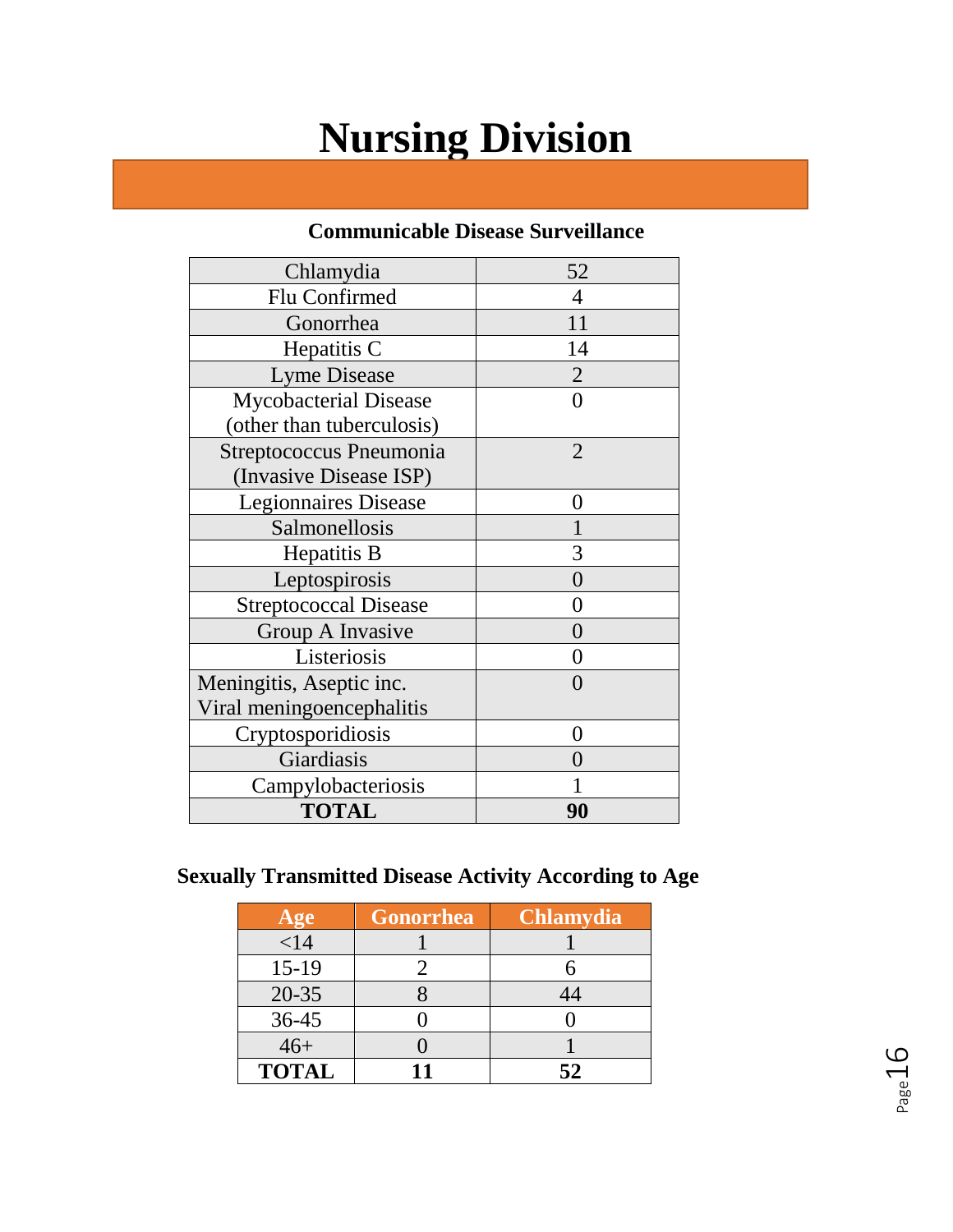**We are now offering the following vaccines for children and adults who are insured, self-pay and/or have Medicaid\*** 

| (TDap-tetanus, diphtheria, pertussis) | $7th$ grade/adults        |
|---------------------------------------|---------------------------|
| <b>Hepatitis B</b>                    | <b>Adult/Health Care</b>  |
| <b>Flu</b>                            | 6 months & Up             |
| Human papilloma virus (HOV) Gardasil  | <b>Teens</b>              |
| <b>Hepatitis A</b>                    | <b>Child/Adult</b>        |
| (DTap-diptheria, tetanus, pertussis)  | Kindergarten              |
| <b>Polio</b>                          | <b>Kindergarten/teens</b> |
| $DTap \&$ polio                       |                           |
| <b>Meningitis</b>                     | $7th$ & $12th$ grade      |
| <b>Measles, Mumps, Rubella</b>        | Kindergarten              |
| <b>Pneumonia-Pneumovax 23</b>         | <b>RX</b> needed          |
| <b>Pneumonia – Prevnar 13</b>         | <b>RX</b> needed          |
| <b>Chickenpox</b>                     | <b>Child/Adult</b>        |
| <b>Shingles</b>                       | <b>Adult</b>              |

**Most insurances are accepted. VaxCare will bill your insurance company. The nursing department will verify insurance coverage and edibility for you.**

**We also accept Medicaid for children and uninsured/under-insured children under the VFC program at NO COST for the vaccine.**

**Credit cards and cash are accepted for self-pay adults.** 

**Please call the nursing office to check on prices for self-pay.**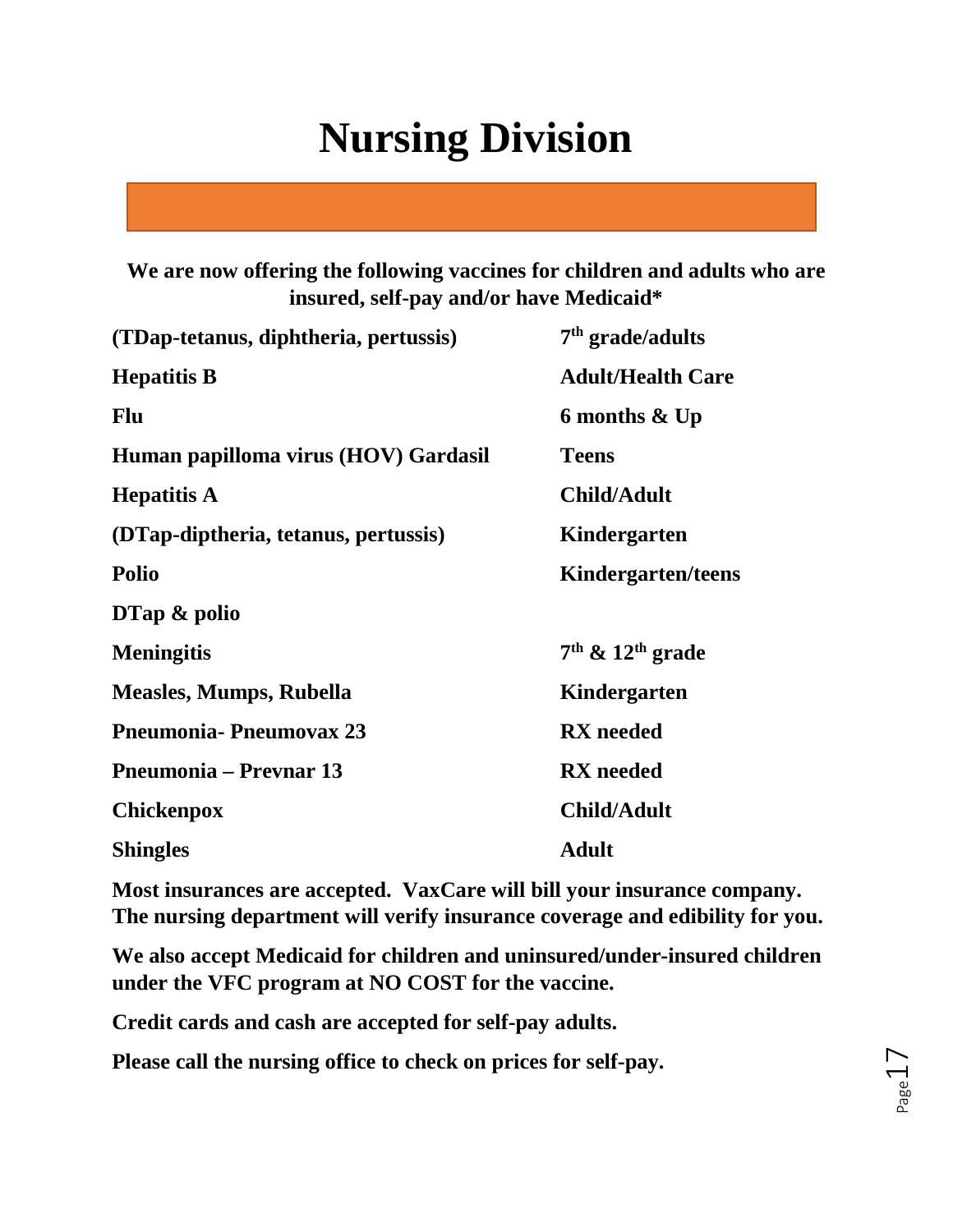# **Environmental Health Division**

#### **RABIES**

#### **Rabies Clinic**

The East Liverpool City Health District hosted a Rabies Clinic along with the Community Animal clinic vaccinating **166 dogs and 32 cats**. The clinic was held in May at Westgate Middle School. The vaccine cost \$5.00

#### **Oral Rabies Vaccination (ORV) Program**

The Ohio Department of Health led Oral Rabies Vaccination Program in association with Wildlife Services, a program with the U.S. Department of Agriculture's Animal and Plant Health Inspection Services. The goal is to prevent the spread of raccoon rabies and protect public health and safety including animal health.

This program has been in effect since 1997 targeting raccoon tables in 15 eastern states from Maine to Alabama.

The rabies bait is a sachet containing Raboral V-RG rabies vaccine which are covered with fishmeal crumbs to make it attractive to wildlife. Once the animal eats the sachet, the vaccine is absorbed through their tonsils, giving them immunity against rabies. The vaccine should be effective for more than a year.

Over 800 sachets of bait were distributed in East Liverpool by hand from a vehicle covering 40 miles. Areas targeted were edges of wooded terrain, farm fields, streams, ditches and rivers, hollow trees, railroad tracks, dumpsters, out buildings and protective gardens.

Rabies is a viral disease that affects animals, especially raccoons, skunks and bats and is fatal for the animal. Rabies virus is found in the saliva of infected animals and is spread by a scratch or bite that can ultimately affect humans.

### **Follow these rules of protection:**

Avoid all contact with wild animals. Do not attempt to feed wild animals.

Keep pets healthy by getting them vaccinated yearly against rabies.

Seek immediate medical attention if bitten and report animal to animal control.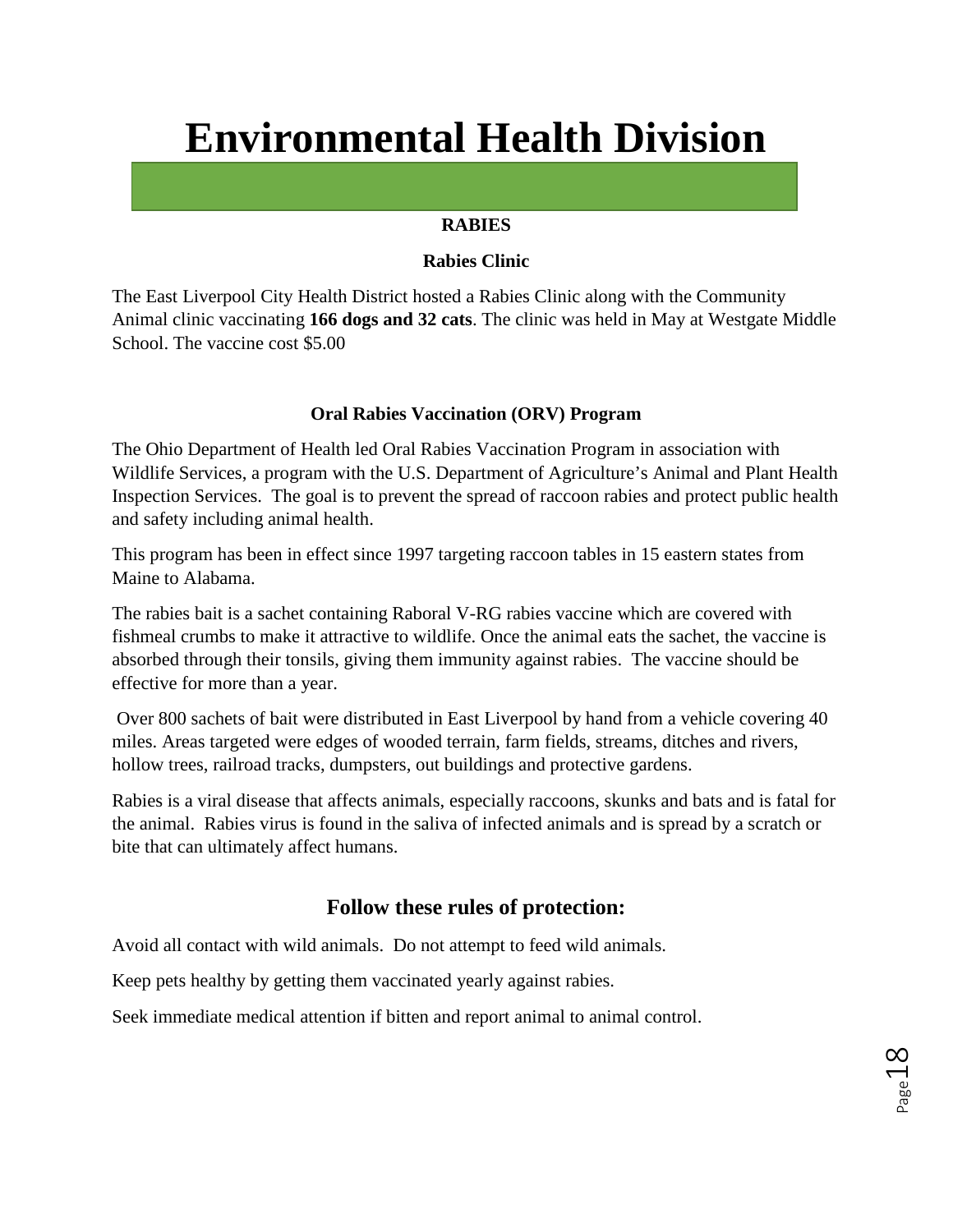# **Environmental Health Division**

### **PUBLIC HEALTH EMERGENCY PREPAREDNESS (PHEP)**

East Liverpool City Health District relies on a regional epidemiologist and Columbiana County Emergency Preparedness Coordinator, Paula Cope, R.S. to assist with managing public health emergencies. This shared position between health departments is structures by the Ohio Department of Health's Preparedness Grant and has proven to be successful and cost effective**.** 

### **POTASSIUM IODIDE (KI) TABLET**

\_\_\_\_\_\_\_\_\_\_\_\_\_\_\_\_\_\_\_\_\_\_\_\_\_\_\_\_\_\_\_\_\_\_\_

Potassium iodide tablets are available for pick up to local residents at the East Liverpool City Health District and the Columbiana County Emergency Management Agency. They were also distributed to the East Liverpool City School District.

KI is approved by the FDA as a non-prescription drug for use as a "blocking agent" to prevent the human thyroid gland from absorbing radioactive iodine. KI floods the thyroid gland with nonradioactive iodine and prevents the uptake of radioactive iodine. When administered in the recommended dose, KI is effective in reducing the risk of thyroid cancer in individuals or population at risk for inhalation or ingestion of radioactive iodine.

Public health officials will tell the public when to take KI and the dosage. If a nuclear accident occurs, officials will find out which radioactive substances are present before recommending people take KI.

### **NUISANCE INVESTIGATION**

\_\_\_\_\_\_\_\_\_\_\_\_\_\_\_\_\_\_\_\_\_\_\_\_\_\_\_\_\_\_\_\_\_\_\_\_\_\_\_\_\_\_\_\_

The East Liverpool City Health District investigates multiple types of complaints each year including complaints of animals, sewage, toxic hazardous material, garbage, air pollution, vector-borne disease, stagnate water, illegal dumping and unsanitary conditions. The health department determines if there is a valid environmental health concern and a violation of public health laws. An appropriate course of action will be acted upon to abate the nuisance. It is the responsibility of the property owner to correct the conditions causing a public health nuisance.

Page19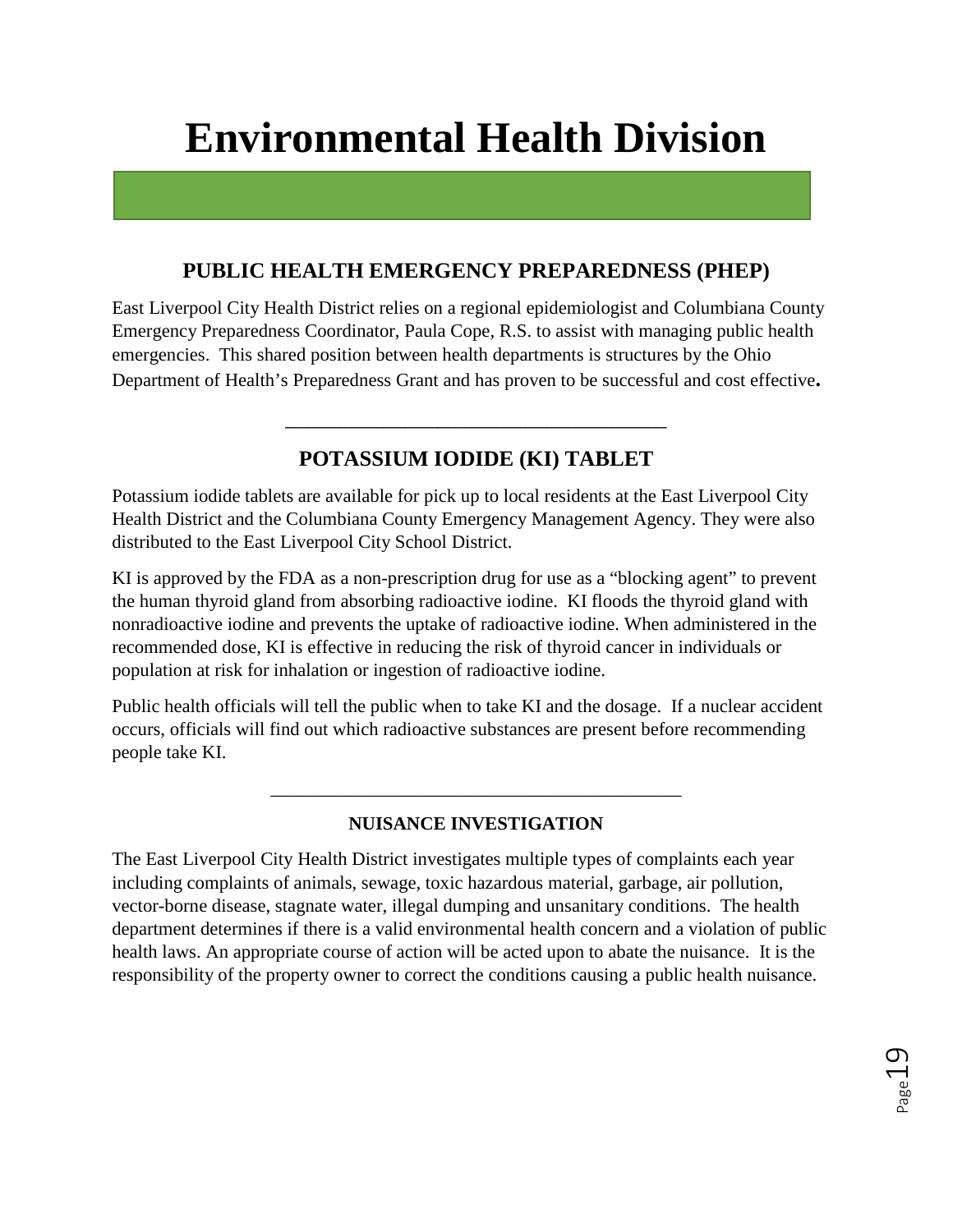# **Environmental Health Division**

148 Total Inspections 70 Total Licenses **FSO** Standard Inspections 98 Retail Food Establishment 24 Temporary Inspections 5 Mobile Inspections 4 Vending 9

# Other Inspections: **Reported Animal Bites** 28 Swimming Pools 4 Cat 4 4 School Building 6 Persons starting PET\* 6

2 dogs, 1 raccoon, 1 cat were sent to USDA for rabies testing. All results were negative.

# **Inspections Licenses Issued**

| <b>Standard Inspections</b>  | 98             | Retail Food Establishment      | 24               |
|------------------------------|----------------|--------------------------------|------------------|
| Pre-Licensing Inspections    | $\overline{4}$ | <b>Food Service Operations</b> | <u>53</u>        |
| Consultations                | $\overline{4}$ | Restaurants                    | 37               |
| <b>Temporary Inspections</b> | 5              | Mobile Food                    | $\overline{2}$   |
| <b>Mobile Inspections</b>    | $\overline{4}$ | <b>Temporary Food</b>          | 5                |
| Vending                      | 9              | Vending                        | 9                |
| <b>Plan Reviews</b>          | $\overline{4}$ | <b>Tattoo Establishments</b>   | $\theta$         |
| <b>RFE</b>                   |                | <b>Swimming Pools</b>          | $\overline{2}$   |
| <b>Standard Inspections</b>  | 44             |                                |                  |
| Other Inspections:           |                | <b>Reported Animal Bites</b>   | $\underline{28}$ |
| <b>Swimming Pools</b>        | 4              | Cat                            | $\overline{4}$   |
| <b>School Building</b>       | 6              | Dog                            | 24               |
|                              |                | Persons starting PET*          | 6                |
|                              |                | <b>*Pet Exposure Treatment</b> |                  |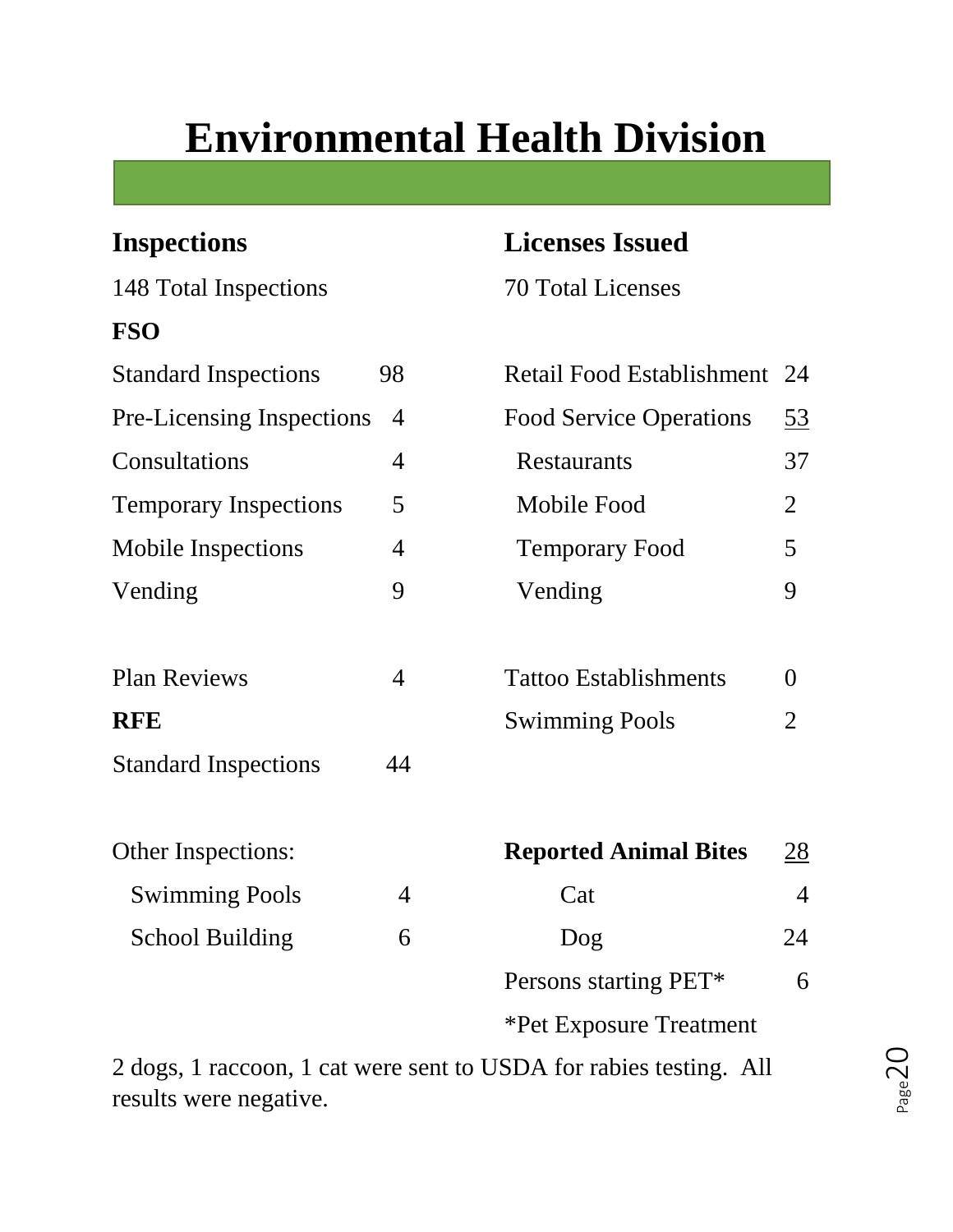# **Financial Statement**

### **Local Funds**

| <b>Local General Revenue</b>    | \$87,500.50 | Birth & Death Rebate         | \$954.38    |
|---------------------------------|-------------|------------------------------|-------------|
| <b>Personal Health Services</b> | \$851.51    | <b>Burial Permits</b>        | \$774.00    |
| Reimbursement                   | \$11,671.97 | Food Services License        | \$11,671.97 |
| <b>Vital Statistics</b>         | \$45,733.63 | <b>State Subsidy</b>         | \$2,100.24  |
| Grants                          | \$1,015.00  | <b>Swimming Pool License</b> | \$135.00    |

#### **State Funds**

| <b>TOTAL</b>         | \$148,872.85 |  |
|----------------------|--------------|--|
| <b>Federal Funds</b> | 0.00         |  |
| <b>State Subsidy</b> | \$2,100.24   |  |

### **REVENUE TOTAL MONIES RECEIPTED**

| Birth & Death Certificates   | \$44,779.25 |
|------------------------------|-------------|
| Birth & Death Rebate         | \$954.38    |
| <b>Burial Permits</b>        | \$774.00    |
| <b>Food Services License</b> | \$11,671.97 |
| <b>State Subsidy</b>         | \$2,100.24  |
| Swimming Pool License        | \$135.00    |
| <b>TOTAL</b>                 | \$60,414.84 |

| <b>TOTAL</b>            | \$149,497.45 |
|-------------------------|--------------|
| Personal Health-Nursing | \$3,731.13   |
| <b>Vital Statistics</b> | \$29,752.72  |
| Environmental           | \$10,432.23  |
| Personnel               | \$105,581.37 |

### **EXPENDITURES REMITTANCE FEES TO THE**

#### **STATE OF OHIO**

|                         |              | <b>TOTAL</b>              | \$32,202.72 |
|-------------------------|--------------|---------------------------|-------------|
| <b>TOTAL</b>            | \$149,497.45 | <b>Swimming Pool</b>      | \$135.00    |
| Personal Health-Nursing | \$3,731.13   | Division of Real Estate   | \$645.00    |
| <b>Vital Statistics</b> | \$29,752.72  | Vital Records-Birth/Death | \$29,752.72 |
| Environmental           | \$10,432.23  | Food Service              | \$1,670.00  |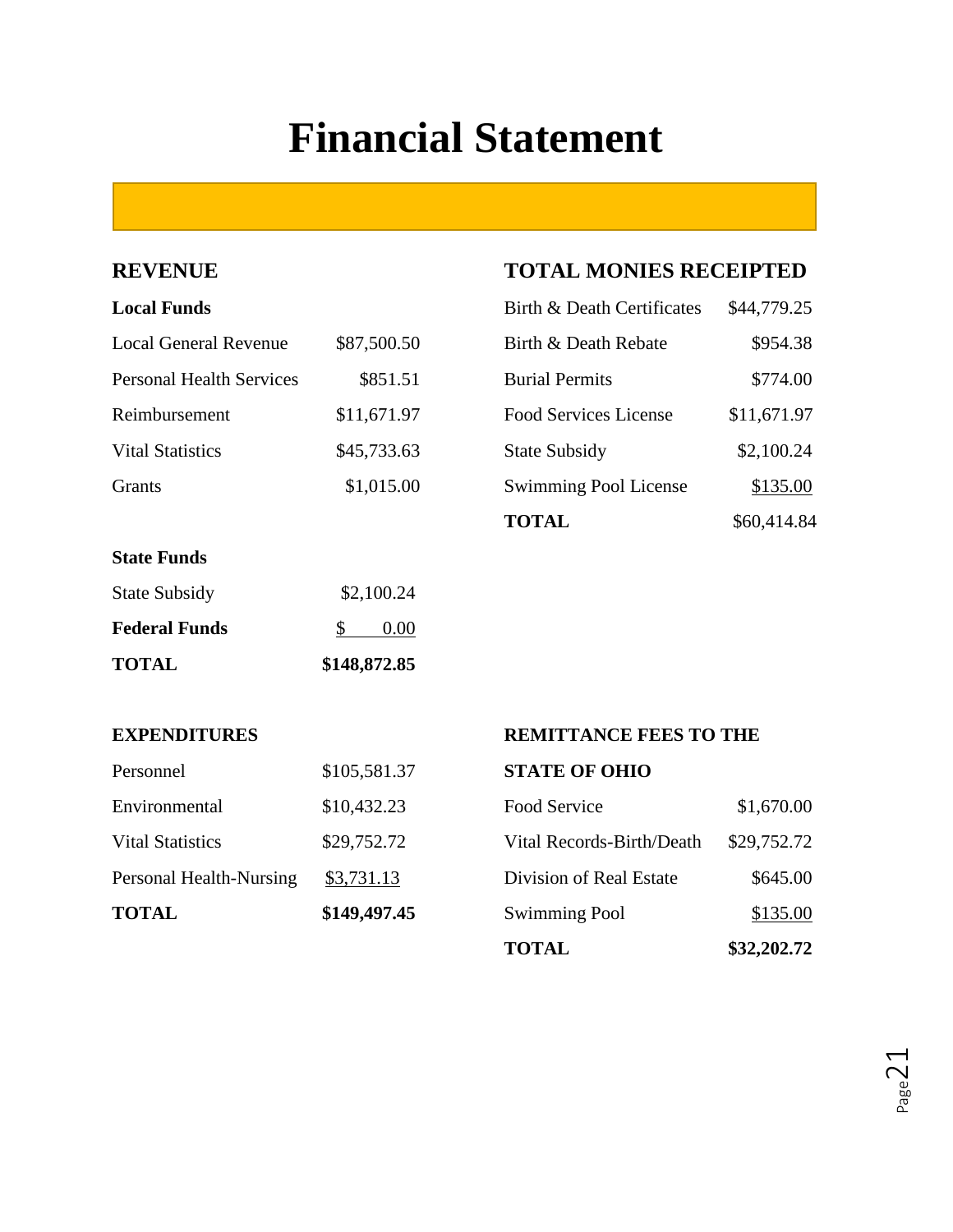# **Community Health Programs**

#### **Rabies Clinic**

East Liverpool City Health District partnered with the Community Animal Clinic to offer a rabies clinic on May 20, 2017 at Westgate Middle School for dogs and cats. Each vaccine cost only \$5.00. 168 dogs and 32 cats were given vaccines.

\_\_\_\_\_\_\_\_\_\_\_\_\_\_\_\_\_\_\_\_\_\_\_\_\_\_\_\_\_\_\_\_\_\_\_\_\_\_\_\_\_\_\_\_\_\_

#### **Skin Cancer Screening**

East Liverpool City Health District, Columbiana County Health District and East Liverpool City Hospital partnered to provide a free screening clinic, held at the offices of River Valley Health Physicians on April 29, 2017. Participants were screened for skin cancer, diabetes, high blood pressure, and BMI. They also received a voucher for free blood work at city hospital for the month of May which included cholesterol, triglycerides, HDL, LDL, comprehensive metabolic profile, complete blood count, thyroid (TSH) and prostate blood screening (PSA) for males. A voucher for a free oral cancer screening provided by the East Liverpool City Health District at Jeffrey Caldwell DDS office were given. The screenings can detect potential serious health issues that would be followed-up with their personal physicians. All appointments were filled and 50 people were seen.

\_\_\_\_\_\_\_\_\_\_\_\_\_\_\_\_\_\_\_\_\_\_\_\_\_\_\_\_\_\_\_\_\_\_\_\_\_\_\_\_\_\_\_\_

#### **Youth Expo**

East Liverpool City Health District partnered with the Columbiana County Educational Service Center, CASH Coalition, East Liverpool City Hospital, Adult Drug Abuse Prevention Team ADAPT, Salem Regional Medical Center, Columbiana County Mental Health and Recovery Services, Ohio State University Extension and Kent State Rural Scholars Program to offer a Youth Expo that was held at the East Liverpool Community and Learning Center. 50 resource tables were available with a variety of educational topics, handouts, promotional giveaways. Five professionals spoke on topics that included personal health and the need for health screenings, campaign in the community against drug abuse, scholarship opportunities, Kent after-school program for middle and high school students, and the results of a county-wide survey of students regarding the importance of having activities available to them. Youth interactive activities such as art, karate, dance, gymnastics, and yoga were available. The health department's table had anti-tobacco 3-D displays that demonstrate the consequences of smoking, giveaways from ODH's the STAND such as t-shirts, wrist bands and water bottles, pot holders, coasters, jar openers that promote a smoke-free home, information on the Quit Line and local tobacco cessation classes.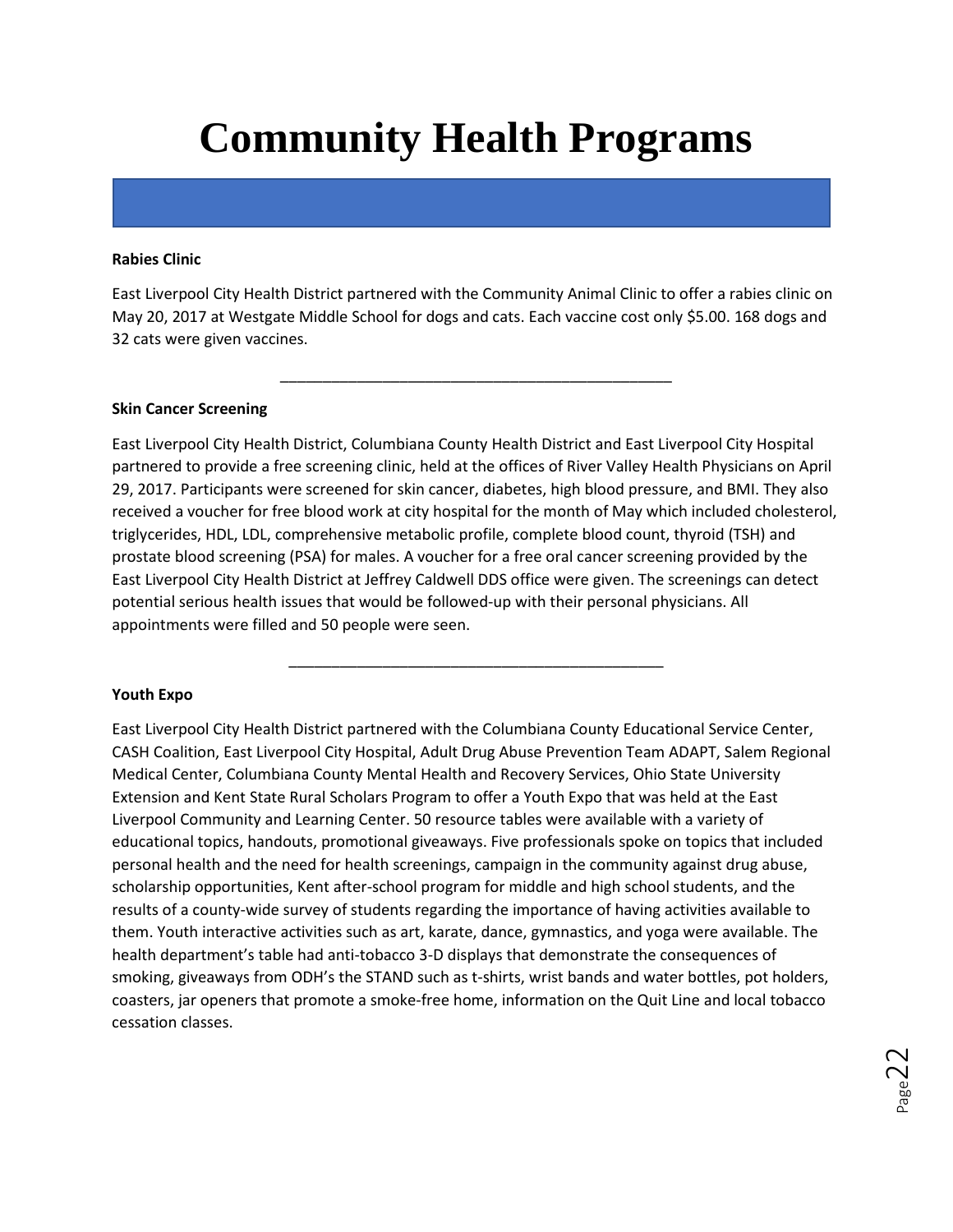# **Community Health Programs**

#### **Kids Safety and Wellness Day**

The East Liverpool City Health District partnered with the Columbiana County Health District, Akron's Children's Hospital, and River Valley Physicians for an event focused on kids' safety and wellness. Many community resources for children were made available. Kids attending the event had basic health screenings and BMI done by River Valley Physicians, eye exams done by Lions Club, digital finger printing done by the Moose Lodge Safe Surnin' Foundation, dental screenings, oral health education, and free toothbrushes and tooth paste by Mercy Health Dental Van. East Liverpool City Health District's table had tobacco prevention items for ODH's the STAND such as t-shirts and water bottles and tobacco cessation items for the QUIT Hotline information, immunization information, pamphlets on lead prevention in homes, and mosquito repellant bands, magnets and literature. Children's car seat checks were made available. Akron Children's Hospital did physical activities such as jump rope, hula hoop, relays and a Bicycle Rodeo with the kids. Our health department received a "Put a Lid on It" grant from Safe Kids for 112 bicycle helmets. Helmets were given during the bicycle rodeo. Two bicycles were raffled off. Calcutta Fire Department was on hand to promote fire safety, give fire truck tours and gave out free smoke detectors. Chester Volunteer Fire Department participated with their mobile trailer that shows fire hazards in a home. YMCA did demonstrations for water safety. OSU Extension provided nutritional interactive demonstrations and promoted "Water First for Thirst" along with nutritional surveys. Fresh fruit was available to all attendees. Many activities for kids included karate demonstrations, interactive music participation, and gun safety demonstrations including free gun locks were available. Free swimming passes to Thompson Park pool were also given out to the kids. 200 family members attended.

#### **Community Garden**

This year was the second year for the community garden in East End with 30 4 x 8 raised beds. A garden shed and pavilion was added this year through grants from OSU Extension and 84 Lumber. The shed houses garden tools for the gardeners so there is no need for them to purchase or bring with them their own supplies. There are wheelbarrows, cart, rakes, shovels, spades, hand tools, garden gloves, tomatoes cages and twine, stakes, fertilizer, watering cans-to name a few. The pavilion is to provide shade and has a picnic table under it. A garden bench was added.

\_\_\_\_\_\_\_\_\_\_\_\_\_\_\_\_\_\_\_\_\_\_\_\_\_\_\_\_\_\_\_\_\_\_\_\_\_\_\_\_\_\_\_\_\_\_\_\_

Page23